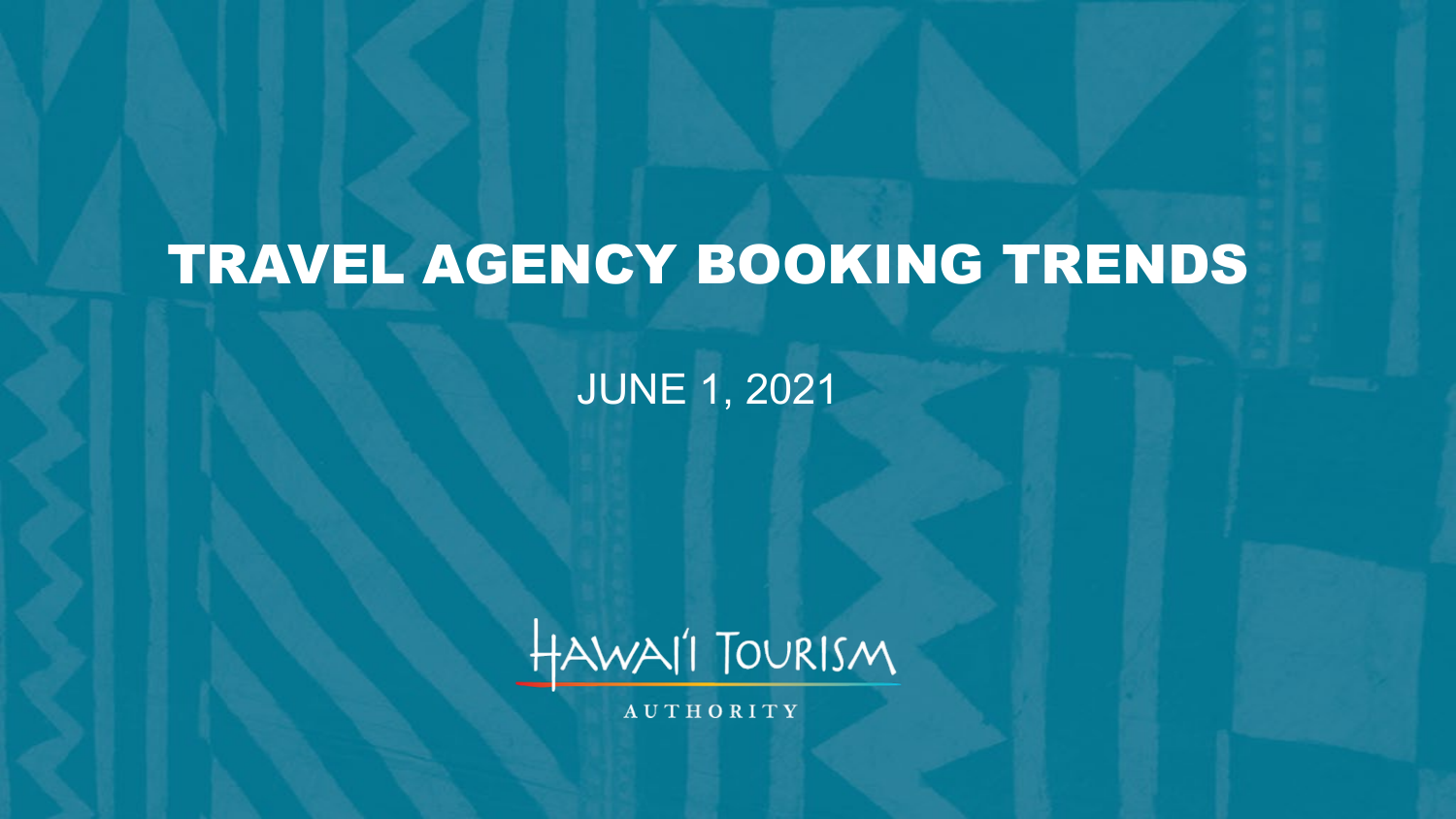## Global Agency Pro

- HTA subscribes to Global Agency Pro, an online travel distribution system consisting of Travel Agency data.
- Global Agency Pro provides access to over 90% of the world's Travel Agency airline transactions.
- The database consists of five years of historical ticketing data and one year of advance purchase data.
- The information is updated daily with a recency of two days prior to current date.

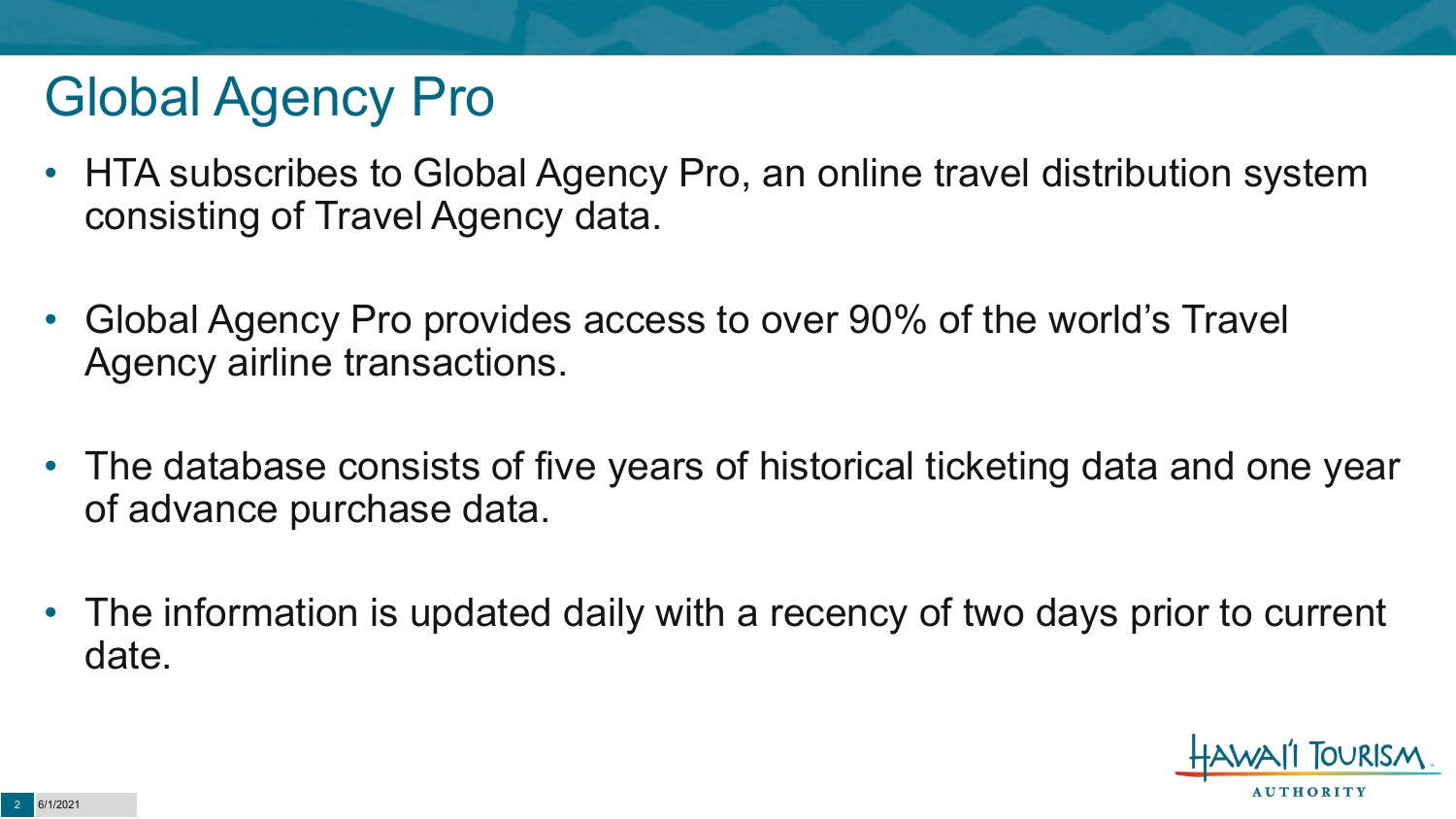# Global Agency Pro Index

#### • Bookings

– Net sum of the number of visitors (i.e., excluding Hawai'i residents and inter-island travelers) from Sales transactions counted, including Exchanges and Refunds.

#### • Booking Date

– The date on which the ticket was purchased by the passenger. Also known as the Sales Date.

#### • Travel Date

– The date on which travel is expected to take place.

#### • Point of Origin Country

– The country which contains the airport at which the ticket started.

#### • Travel Agency

– Travel Agency associated with the ticket is doing business (DBA).

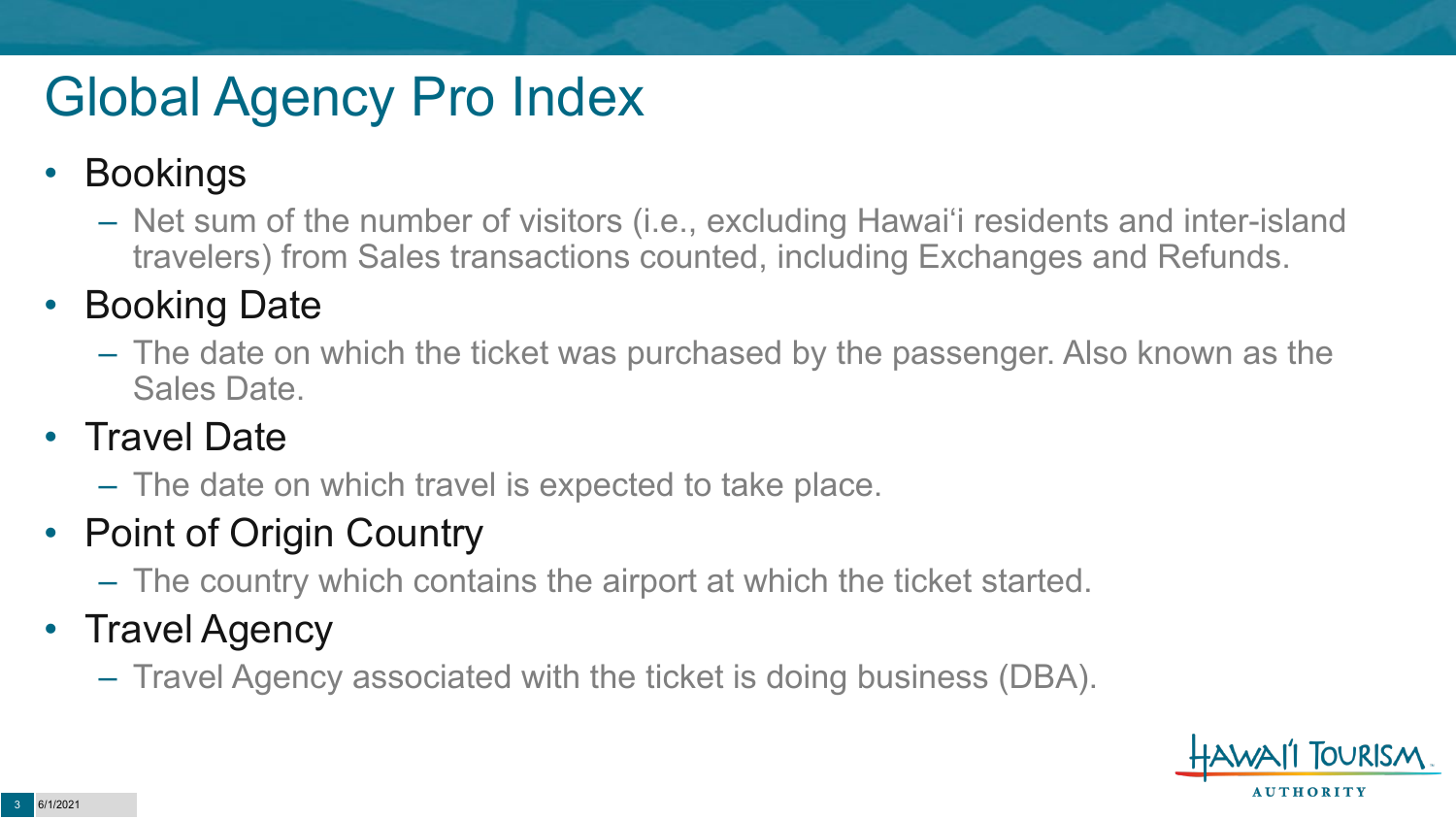US

#### Travel Agency Booking Pace for Future Arrivals, by Month

#### Travel Agency Booking Pace for Future Arrivals, by Quarter





Source: Global Agency Pro as of 05/30/21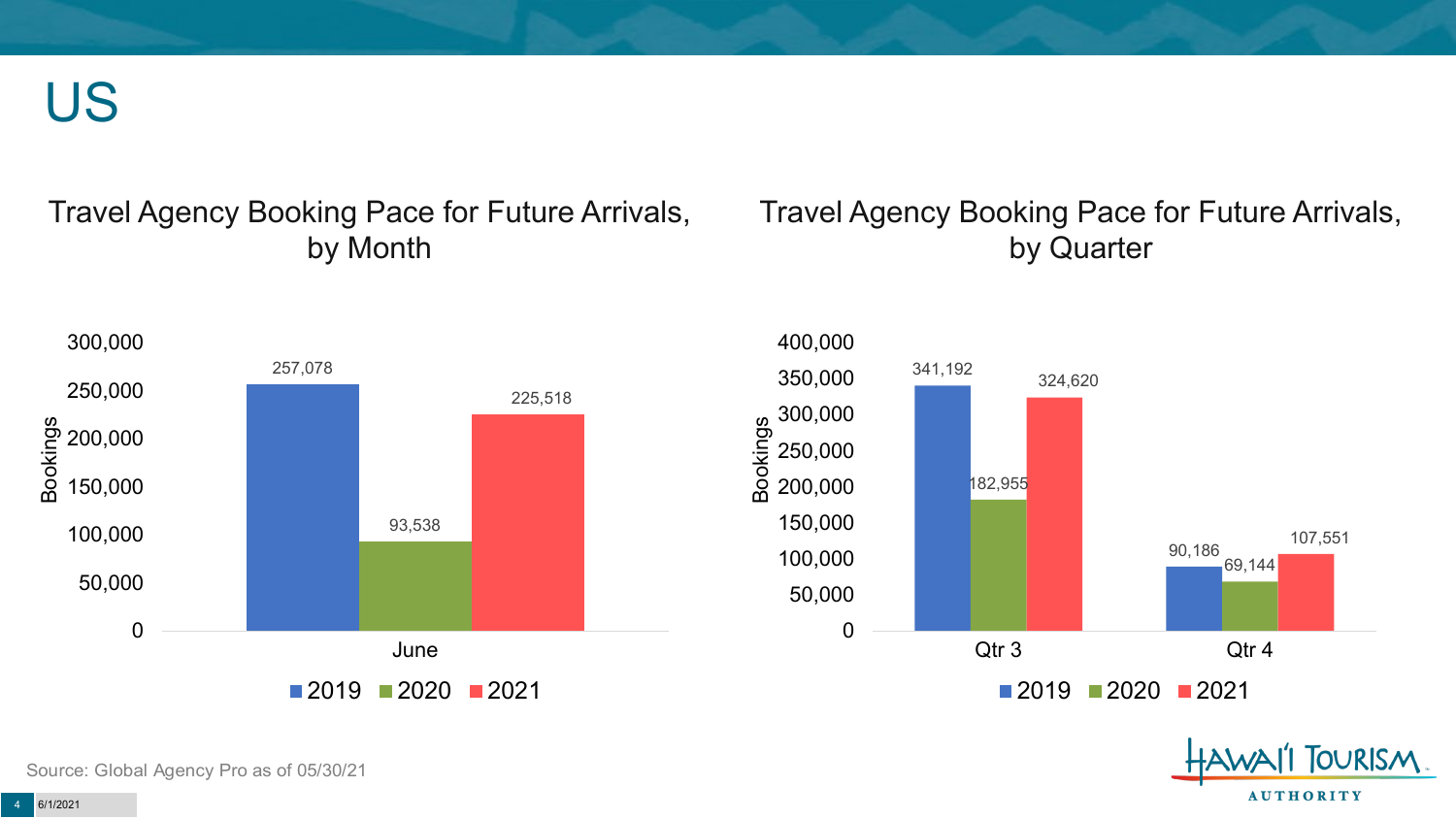

#### Travel Agency Booking Pace for Future Arrivals, by Month

#### Travel Agency Booking Pace for Future Arrivals, by Quarter

**FOURISM** 

**AUTHORITY** 



Source: Global Agency Pro as of 05/30/21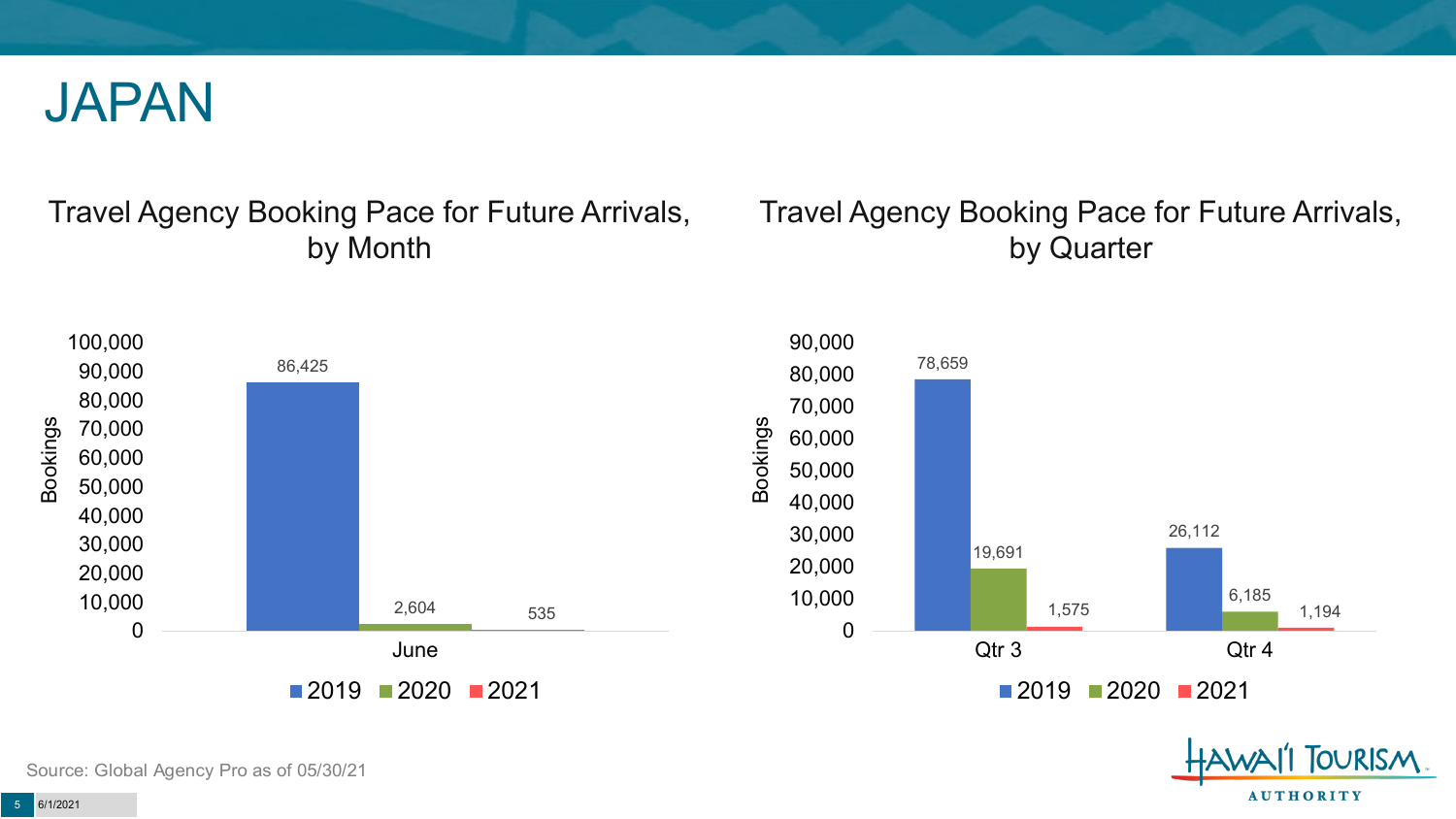#### CANADA

#### Travel Agency Booking Pace for Future Arrivals, by Month

#### Travel Agency Booking Pace for Future Arrivals, by Quarter





**FOURISM. AUTHORITY** 

Source: Global Agency Pro as of 05/30/21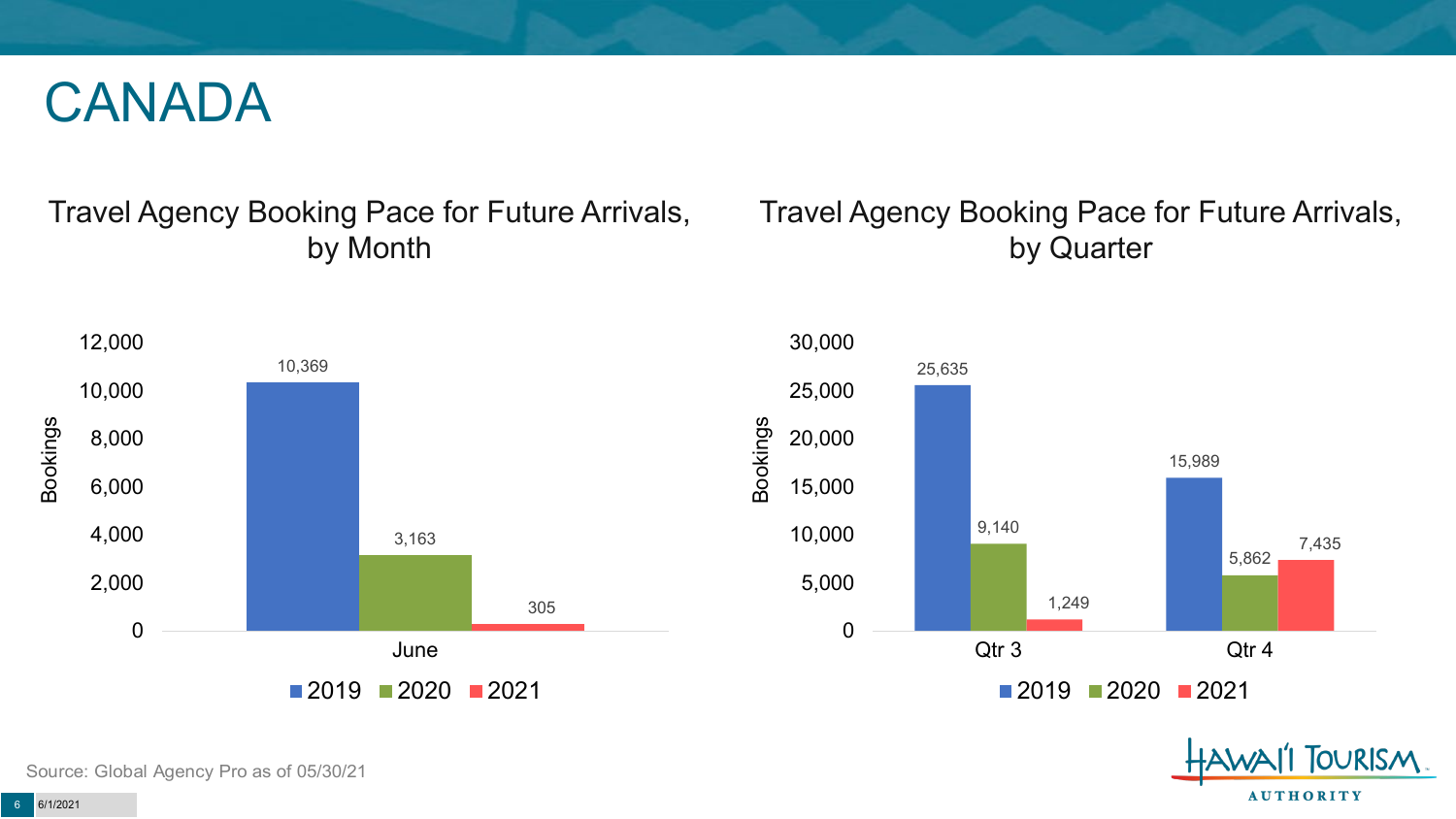#### KOREA

#### Travel Agency Booking Pace for Future Arrivals, by Month

#### Travel Agency Booking Pace for Future Arrivals, by Quarter

14,543



**FOURISM. AUTHORITY** 

Source: Global Agency Pro as of 05/30/21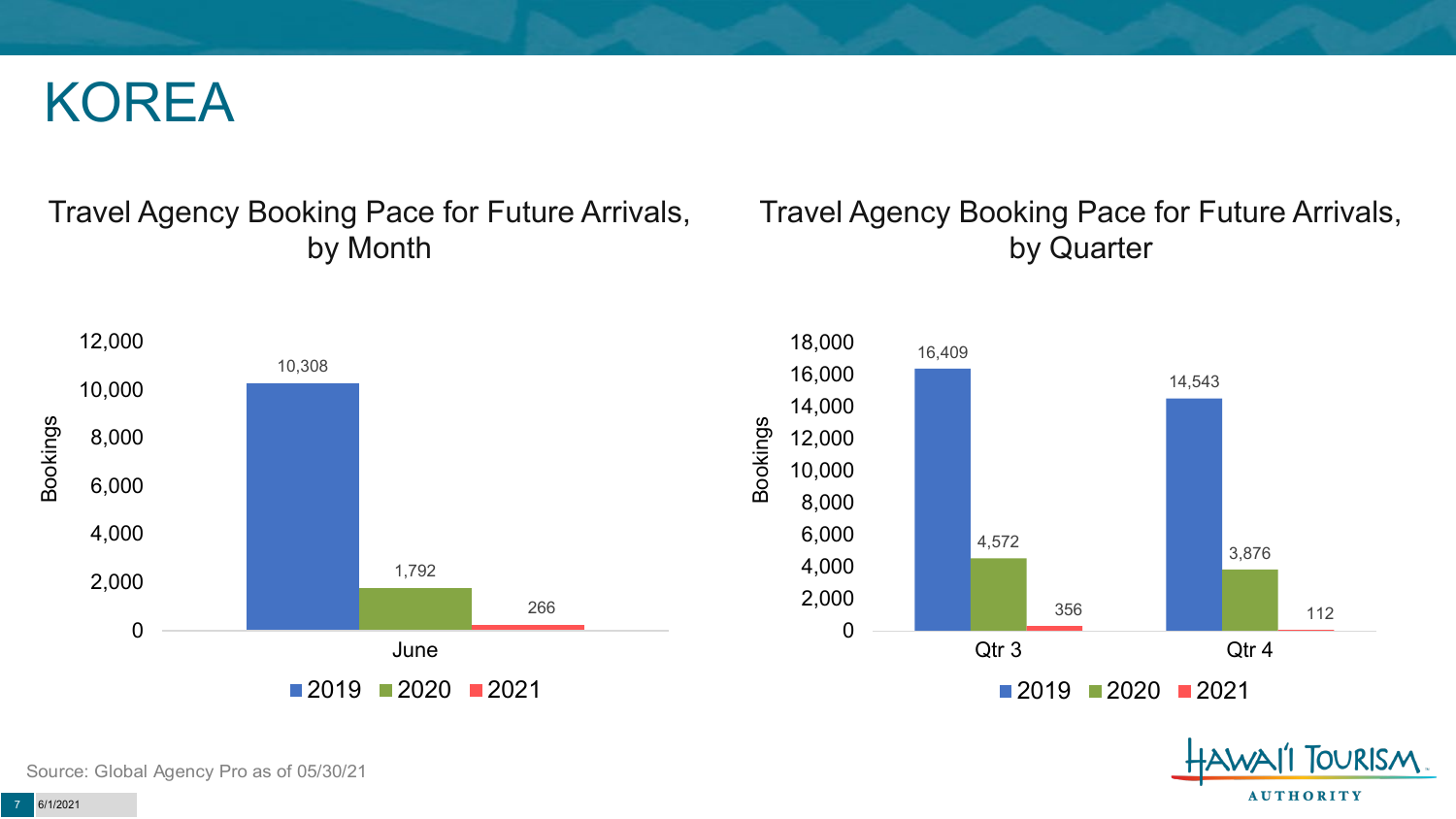#### AUSTRALIA

Travel Agency Booking Pace for Future Arrivals, by Month

#### Travel Agency Booking Pace for Future Arrivals, by Quarter







Source: Global Agency Pro as of 05/30/21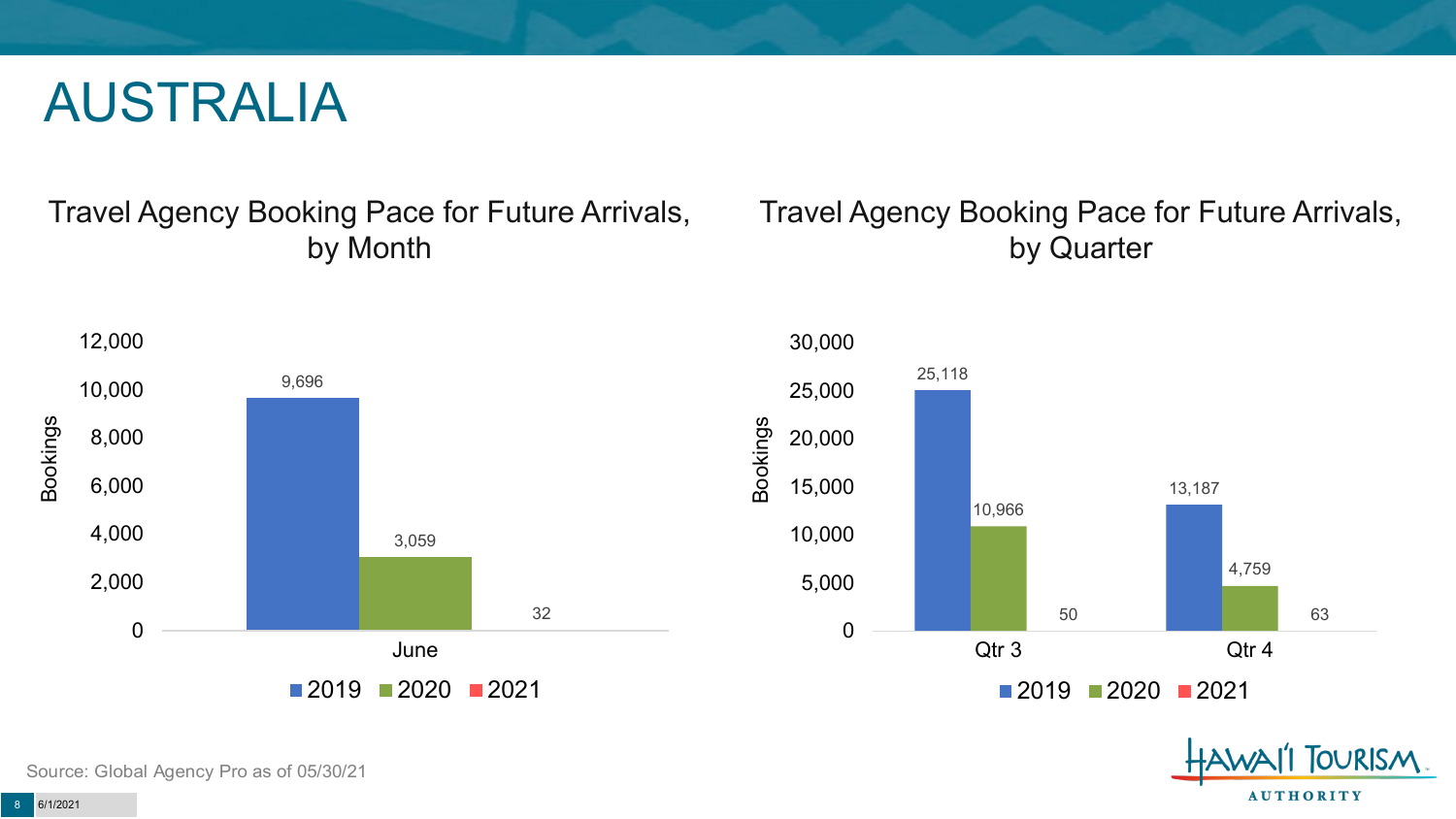# O'ahu by Month 2021











Source: Global Agency Pro as of 05/30/21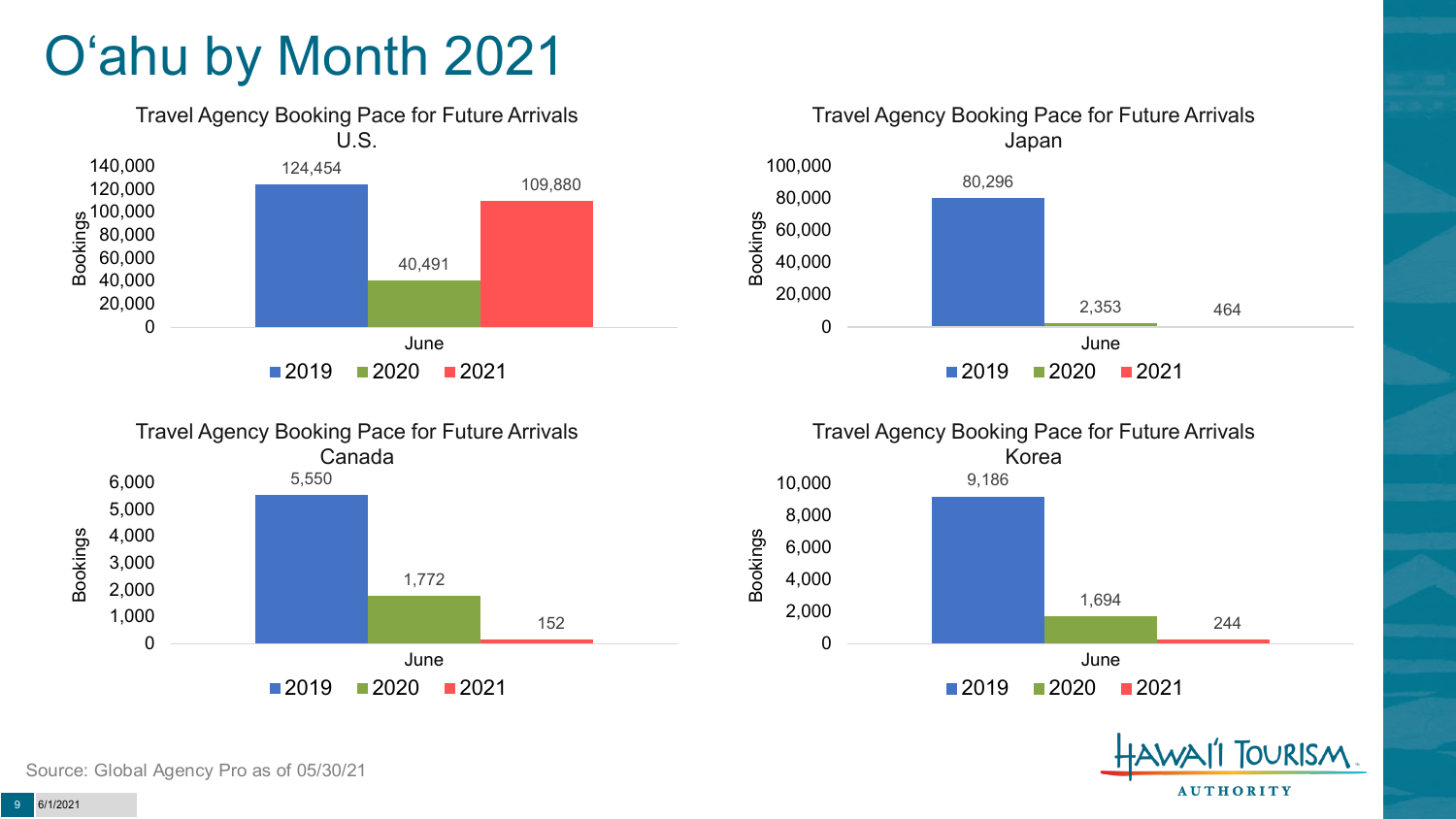## O'ahu by Month 2021 (cont.)





Source: Global Agency Pro as of 05/30/21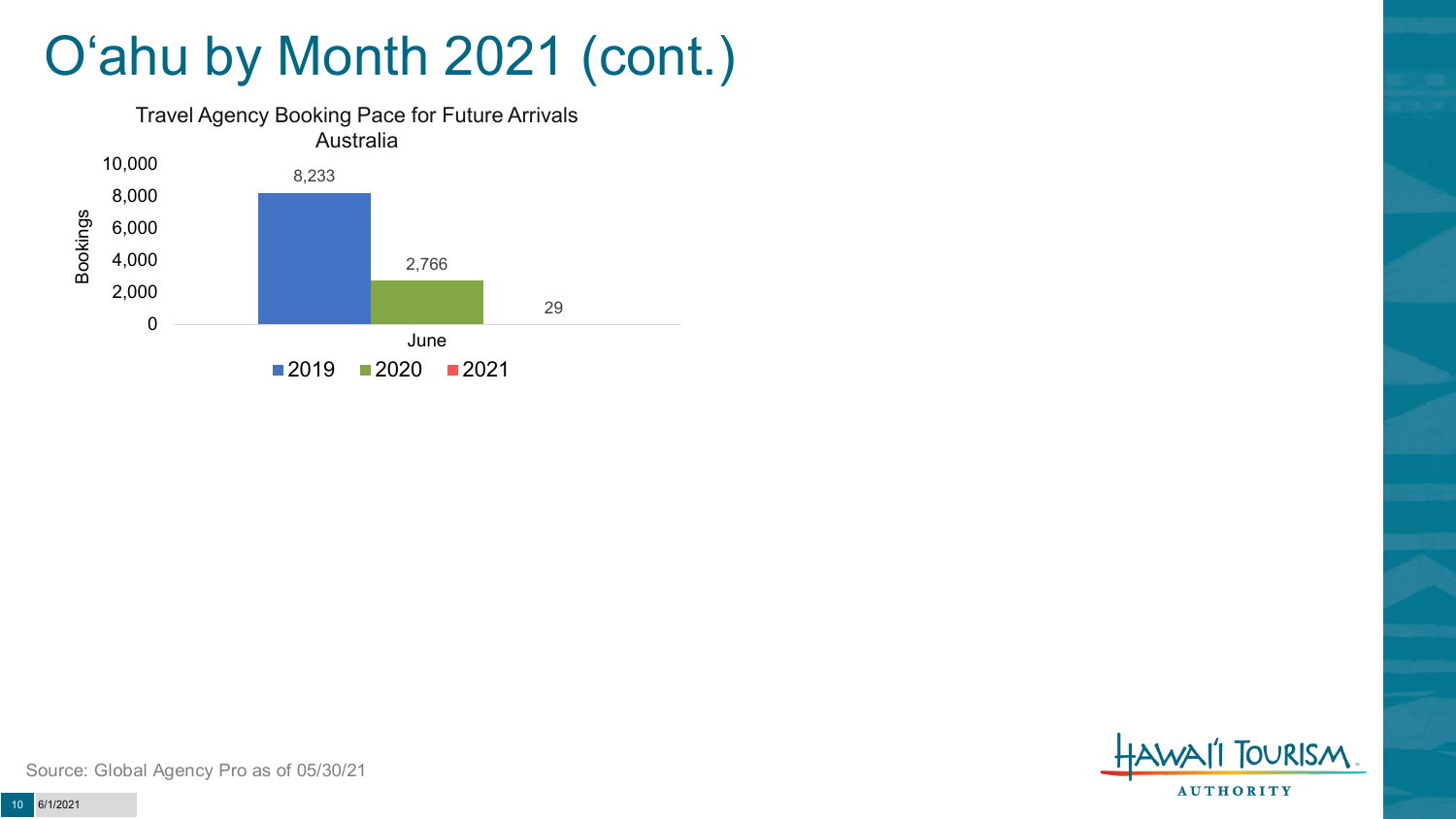### O'ahu by Quarter 2021











Source: Global Agency Pro as of 05/30/21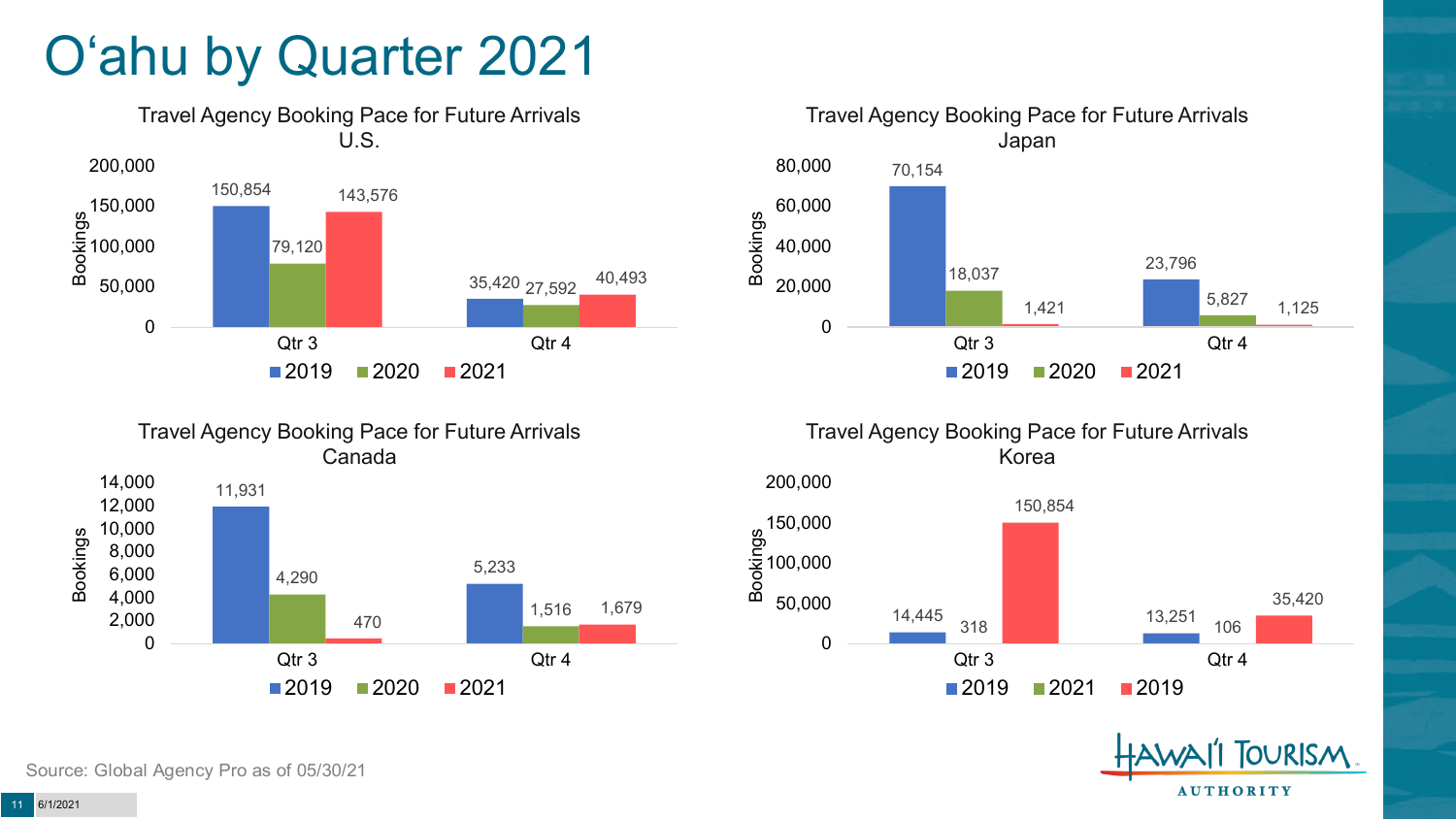#### O'ahu by Quarter 2021 (cont.)





Source: Global Agency Pro as of 05/30/21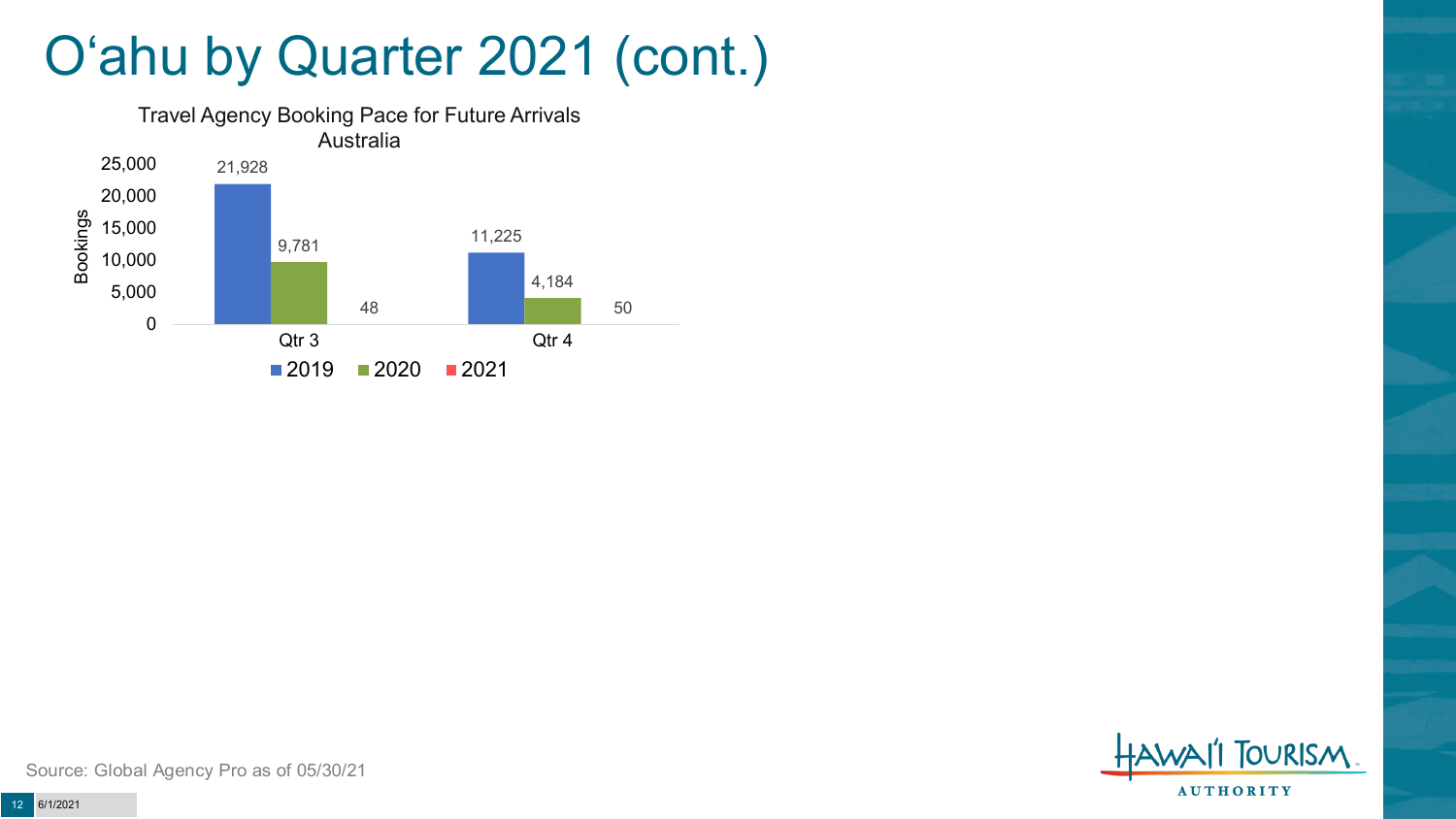## Maui by Month 2021











Source: Global Agency Pro as of 05/30/21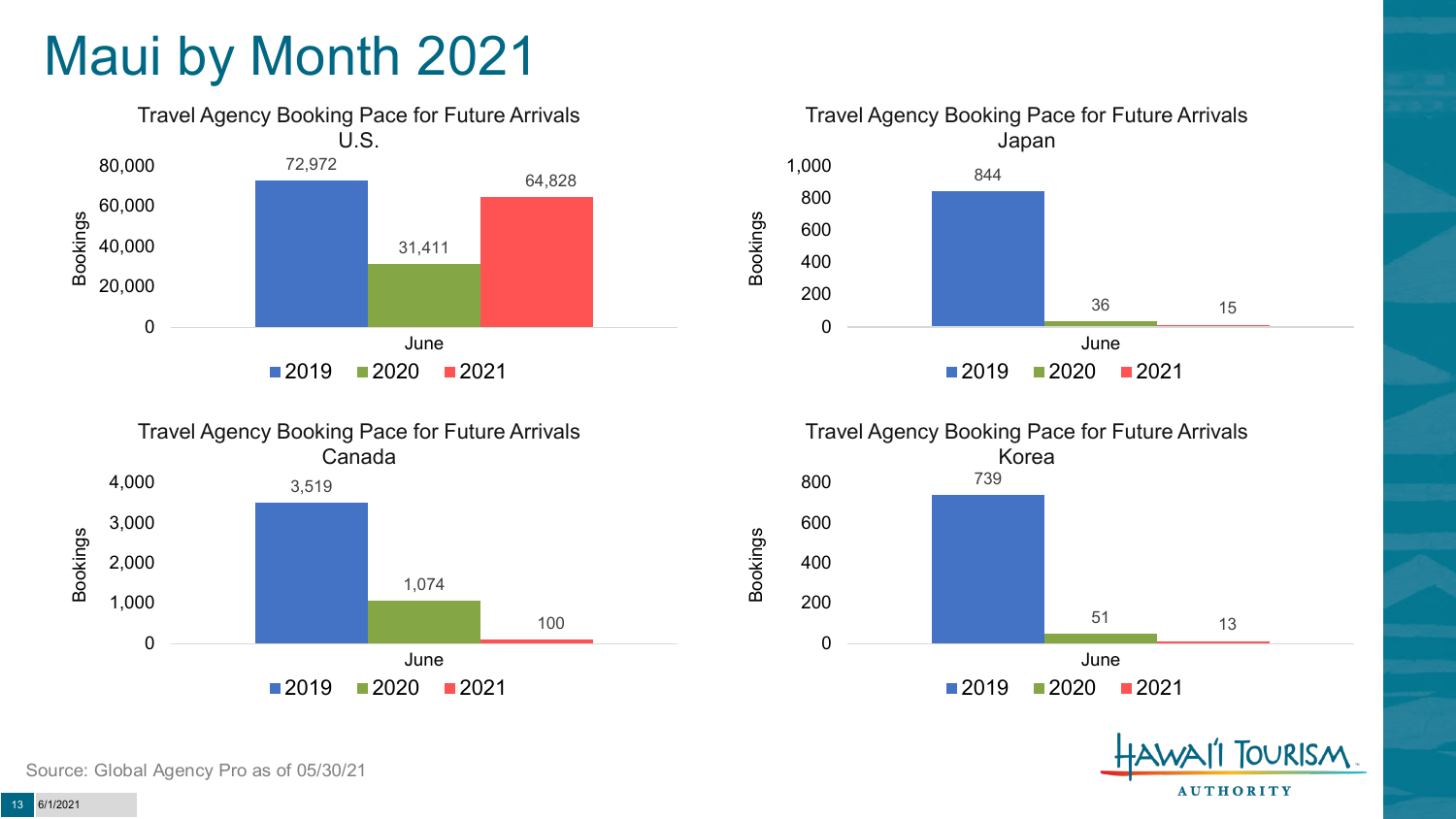# Maui by Month 2021 (cont.)





Source: Global Agency Pro as of 05/30/21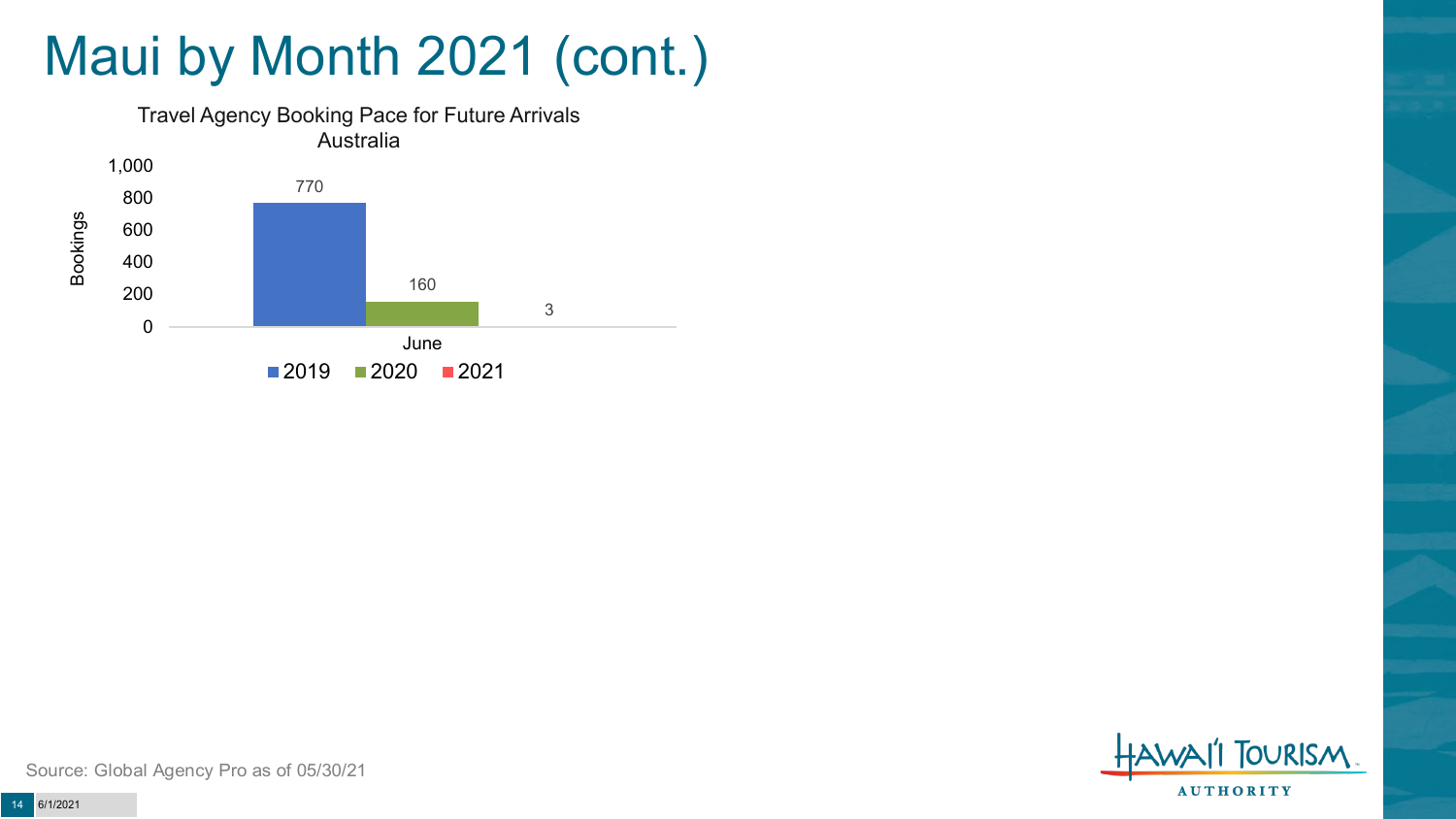#### Maui by Quarter 2021







Travel Agency Booking Pace for Future Arrivals Korea



Bookings



Source: Global Agency Pro as of 05/30/21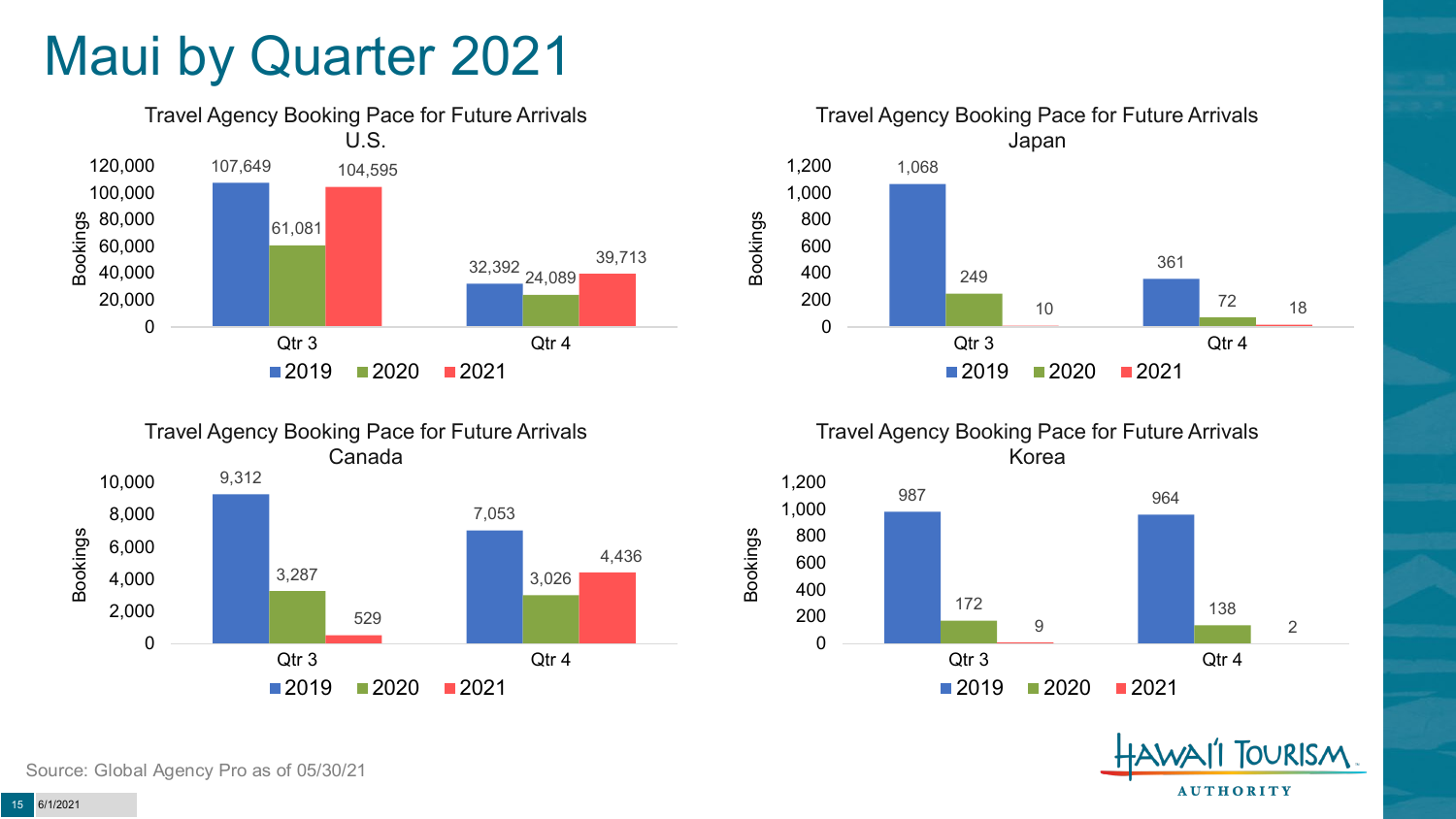#### Maui by Quarter 2021 (cont.)



**OURISM AUTHORITY** 

Source: Global Agency Pro as of 05/30/21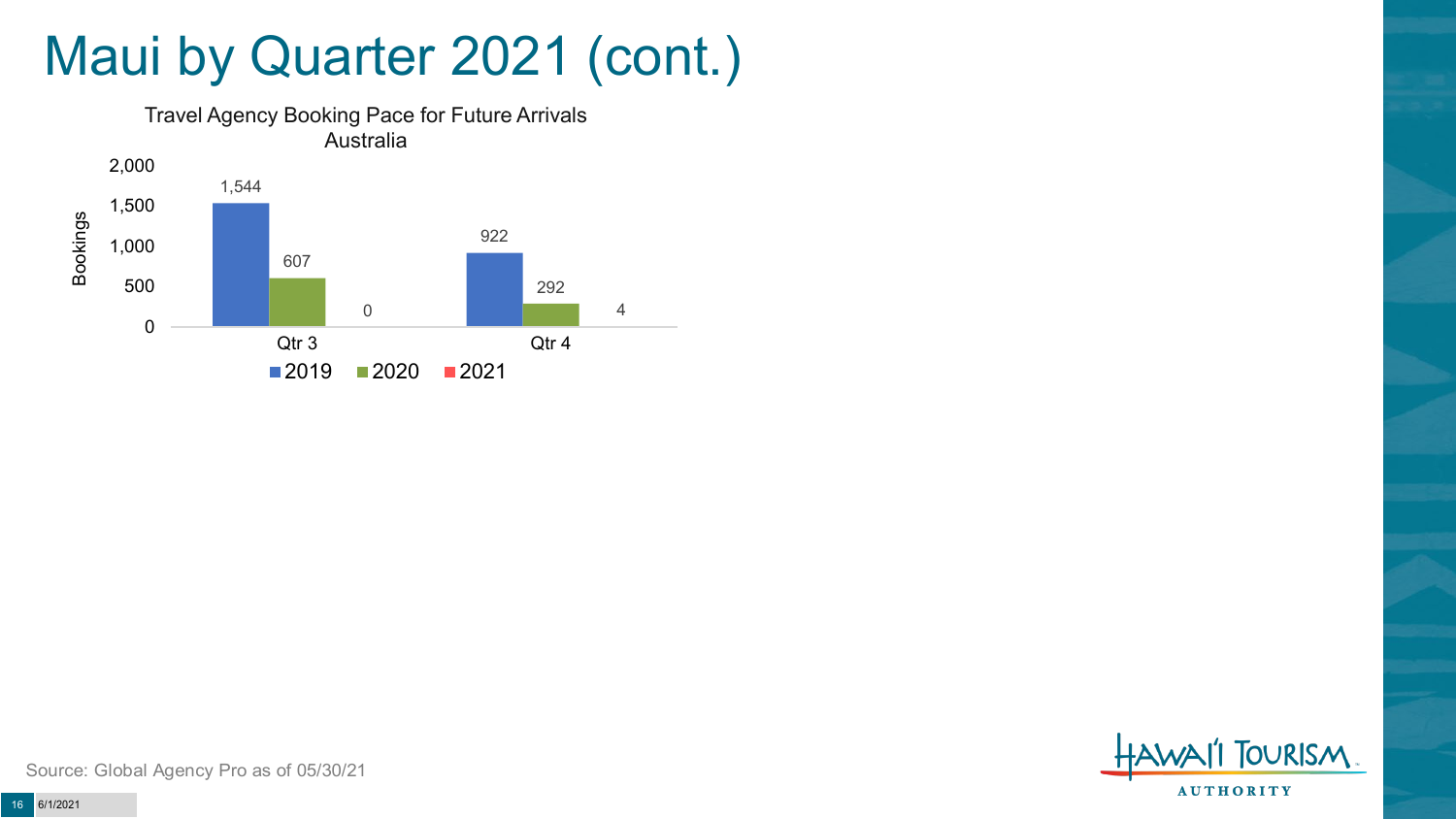## Moloka'i by Month 2021



**AUTHORITY** 

Source: Global Agency Pro as of 05/30/21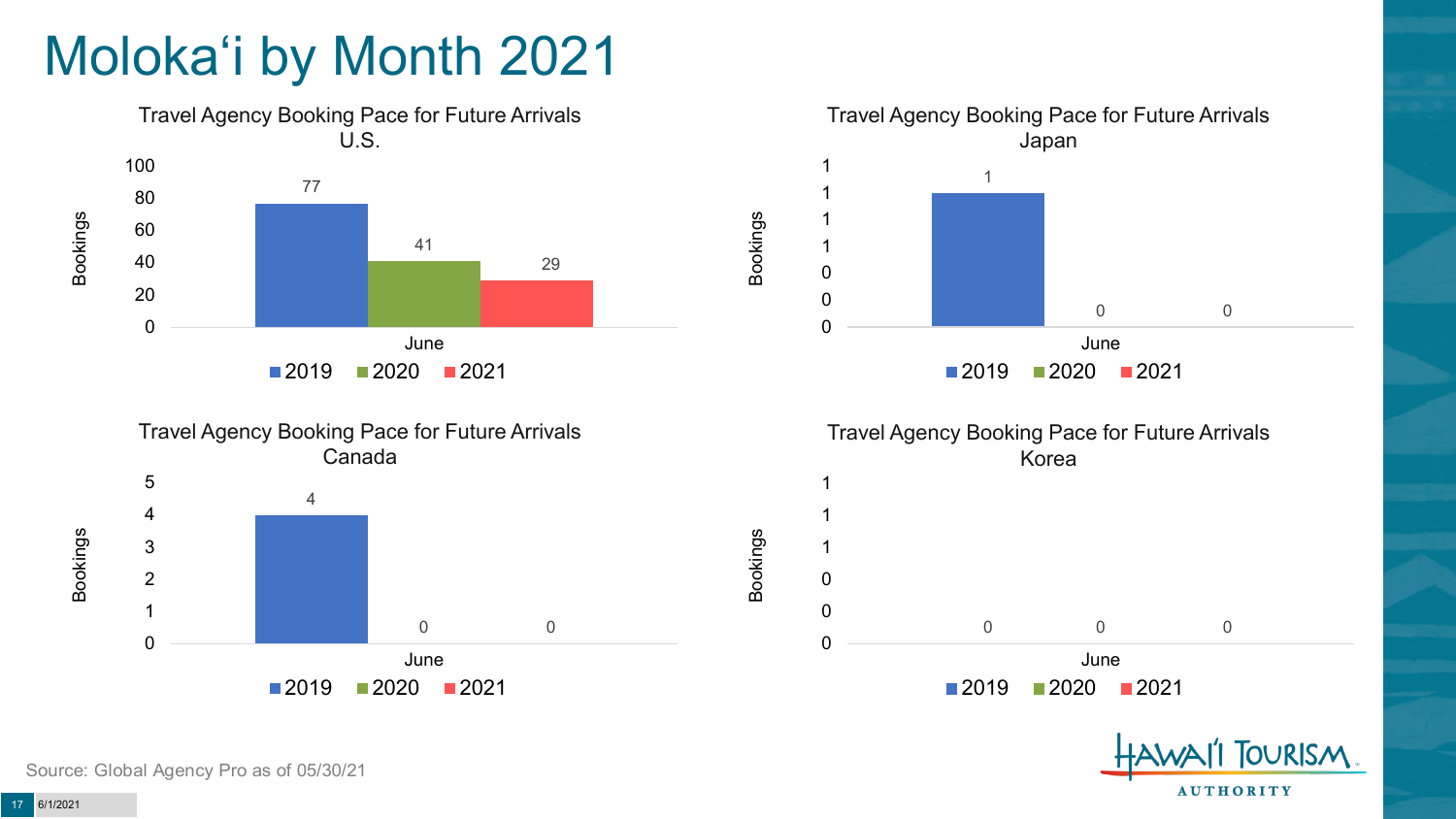## Moloka'i by Month 2021 (cont.)



**TOURISM AUTHORITY** 

Source: Global Agency Pro as of 05/30/21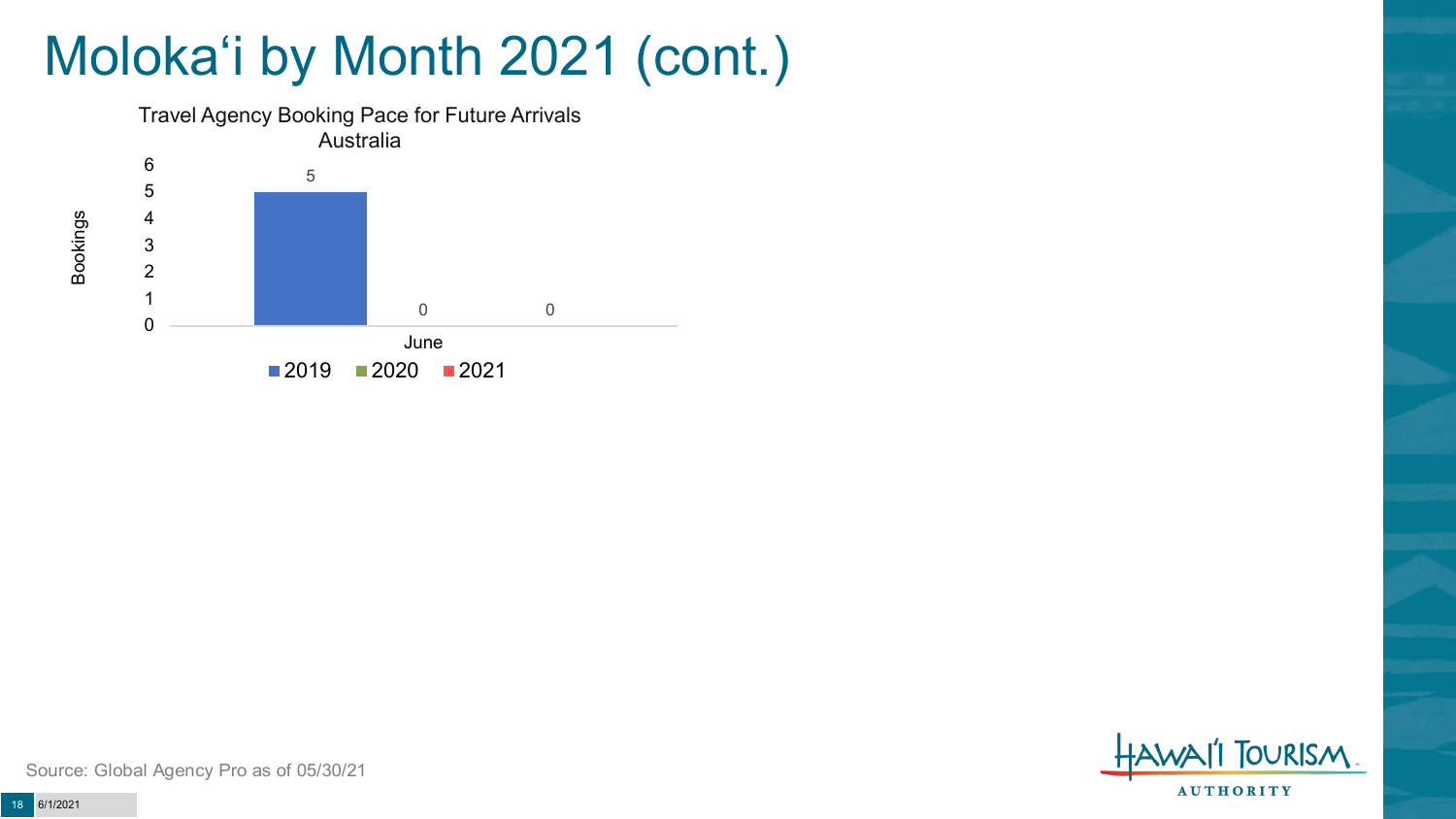## Moloka'i by Quarter 2021









Bookings

**OURISM AUTHORITY** 

Source: Global Agency Pro as of 05/30/21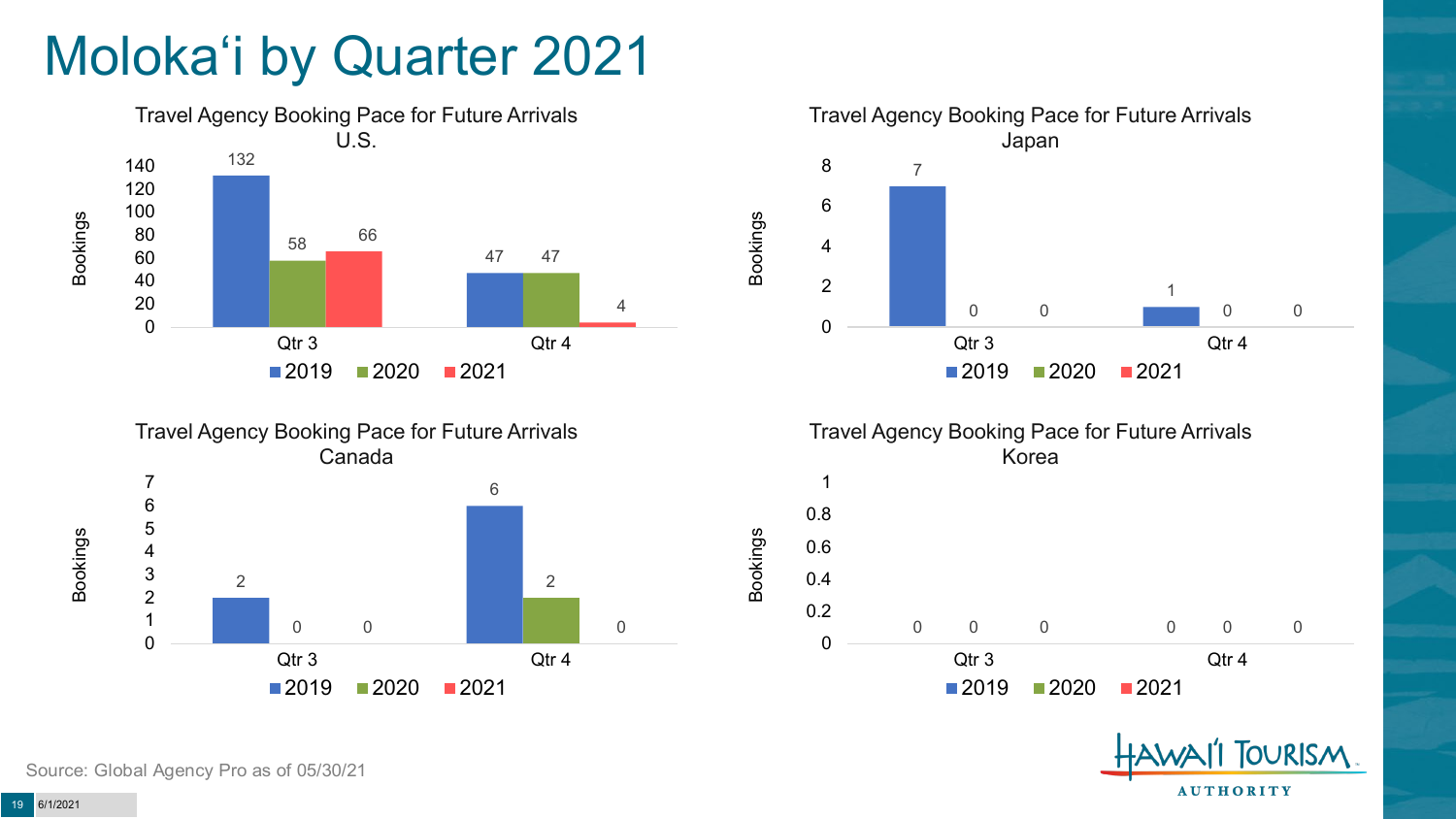### Moloka'i by Quarter 2021 (cont.)



**TOURISM AUTHORITY** 

Source: Global Agency Pro as of 05/30/21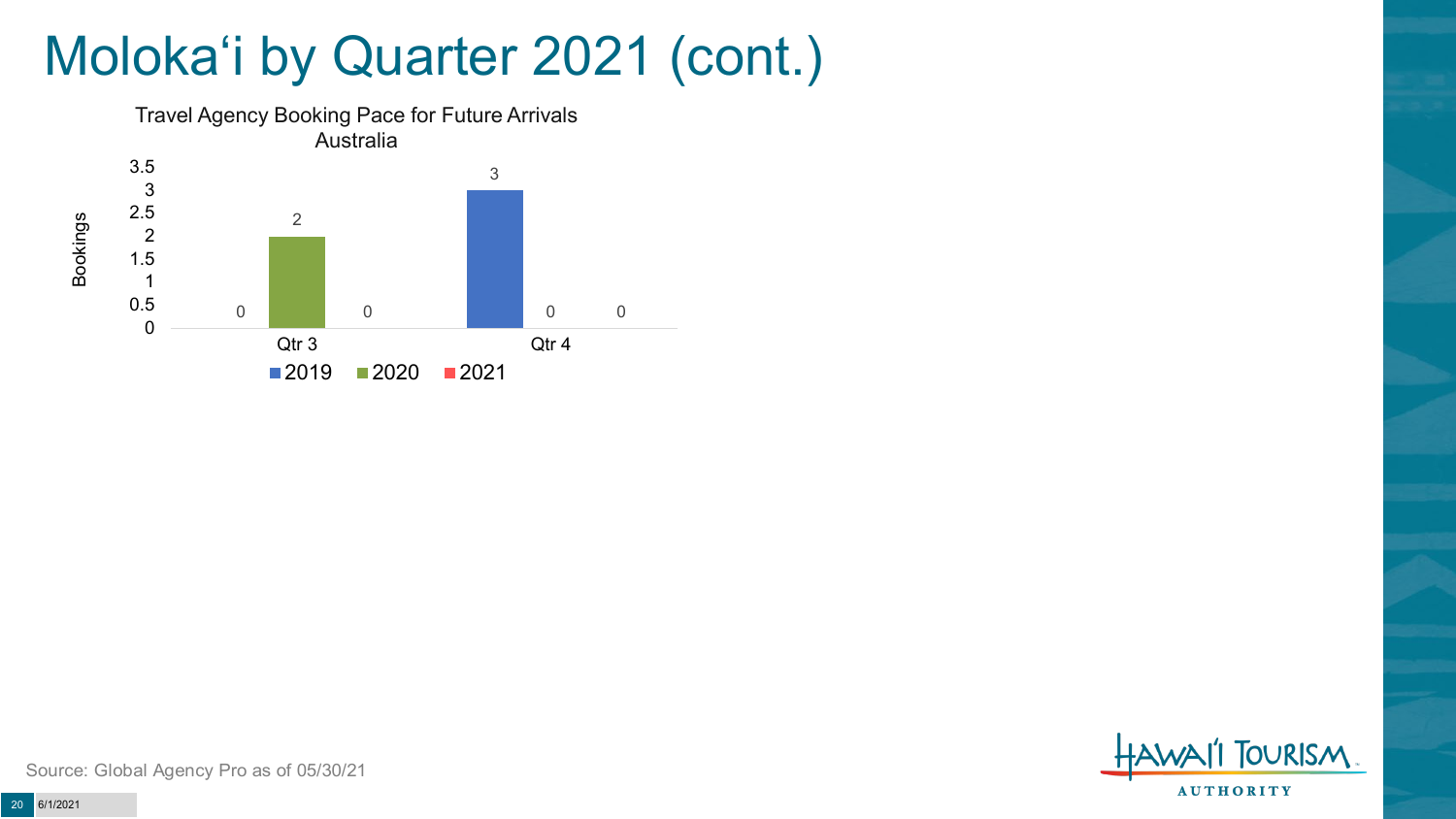### Lāna'i by Month 2021



0 0

June

2020 2021



**OURISM AUTHORITY** 

Source: Global Agency Pro as of 05/30/21

 $\Omega$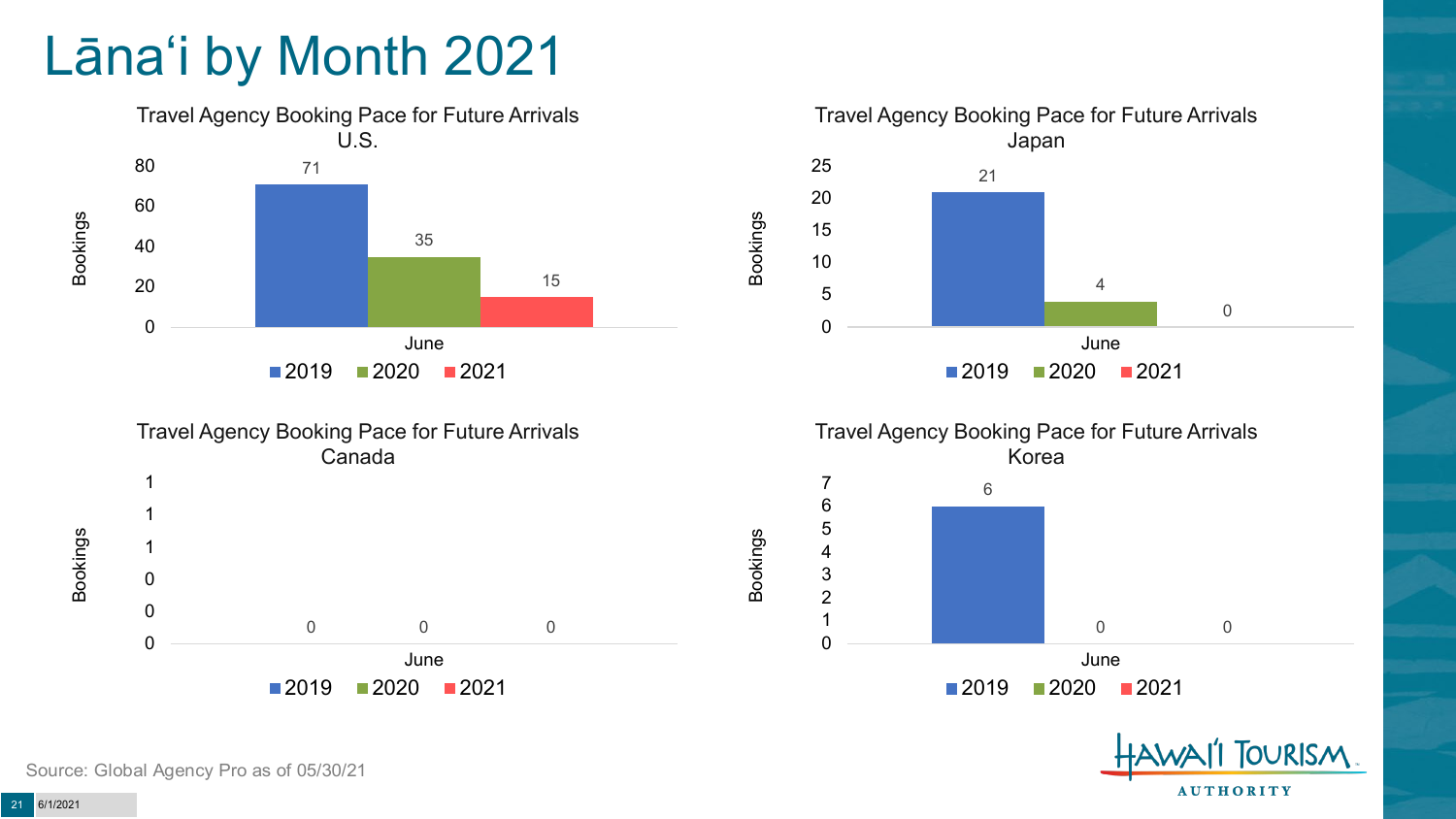## Lāna'i by Month 2021 (cont.)





Source: Global Agency Pro as of 05/30/21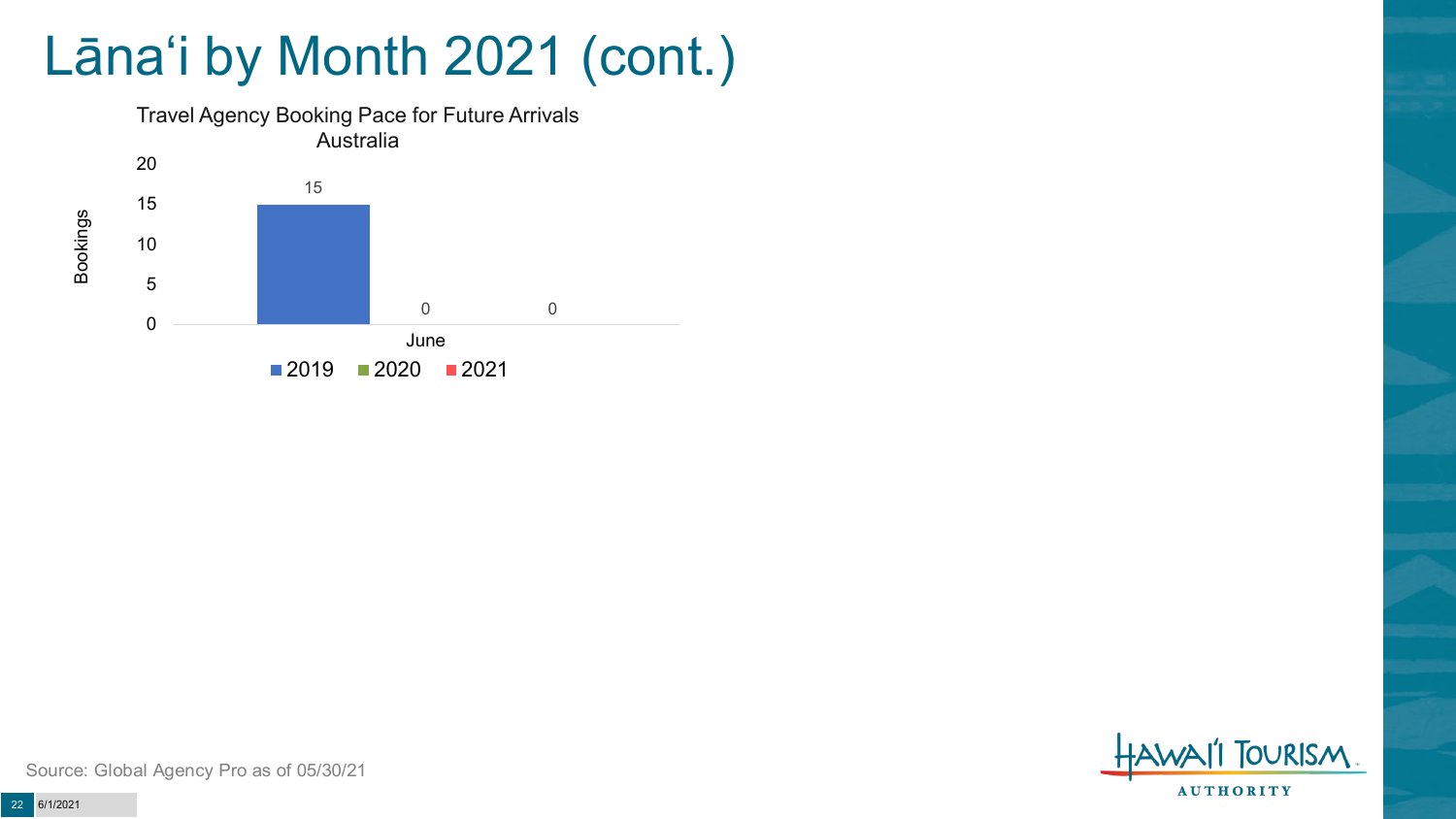#### Lāna'i by Quarter 2021







Travel Agency Booking Pace for Future Arrivals Korea



Bookings

**OURISM AUTHORITY** 

Source: Global Agency Pro as of 05/30/21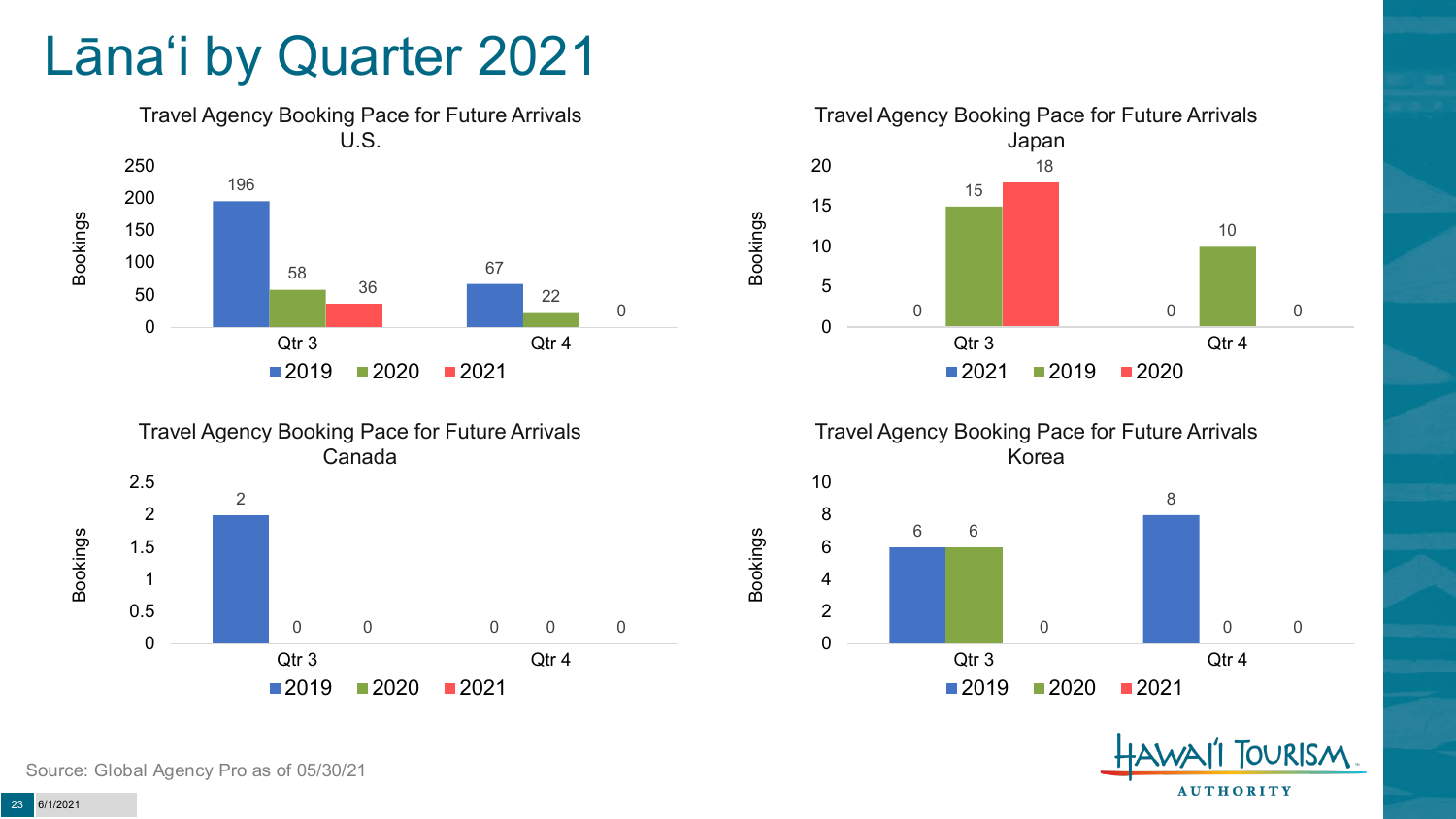#### Lāna'i by Quarter 2021 (cont.)





Source: Global Agency Pro as of 05/30/21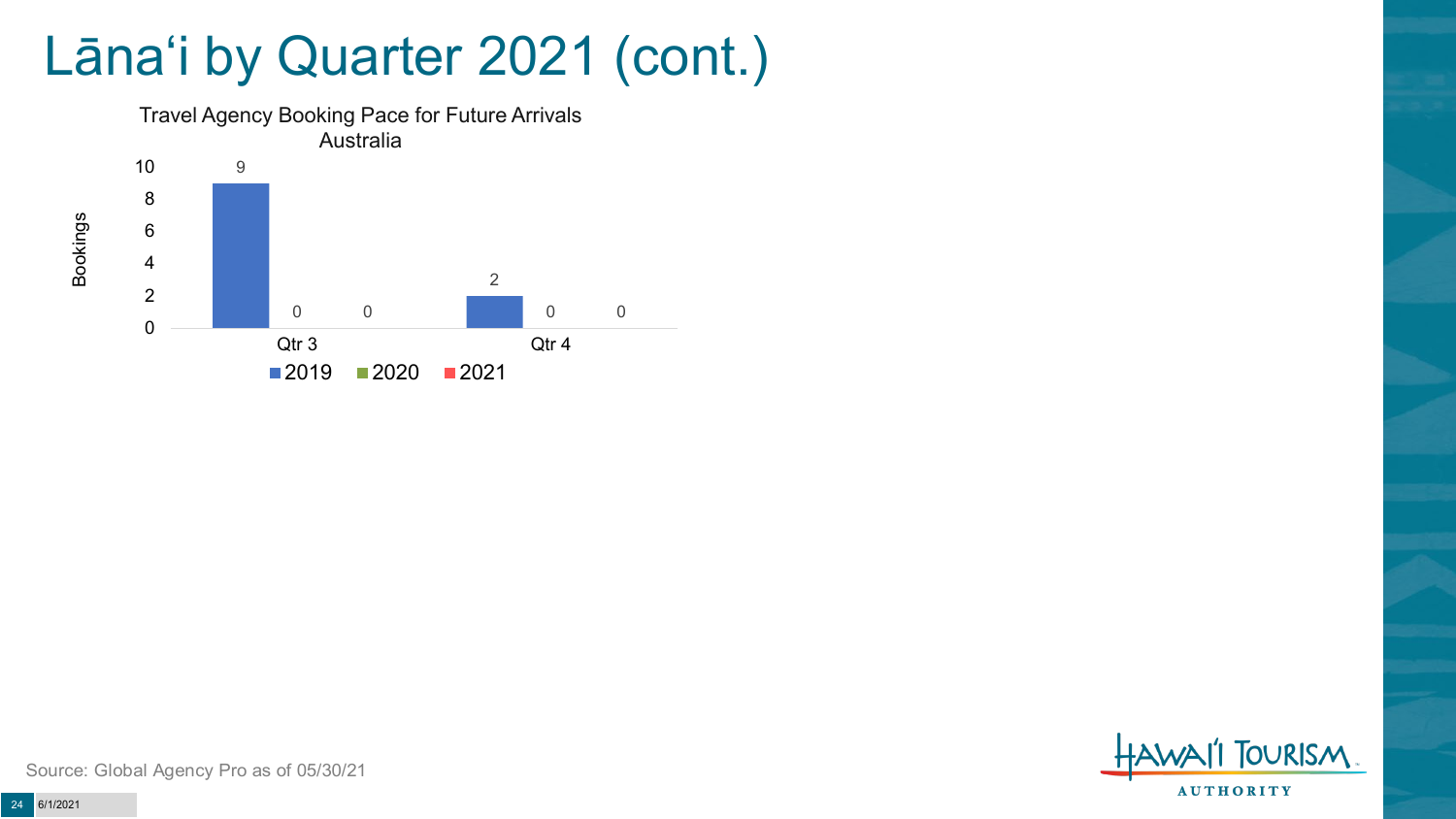## Kaua'i by Month 2021









Bookings





Source: Global Agency Pro as of 05/30/21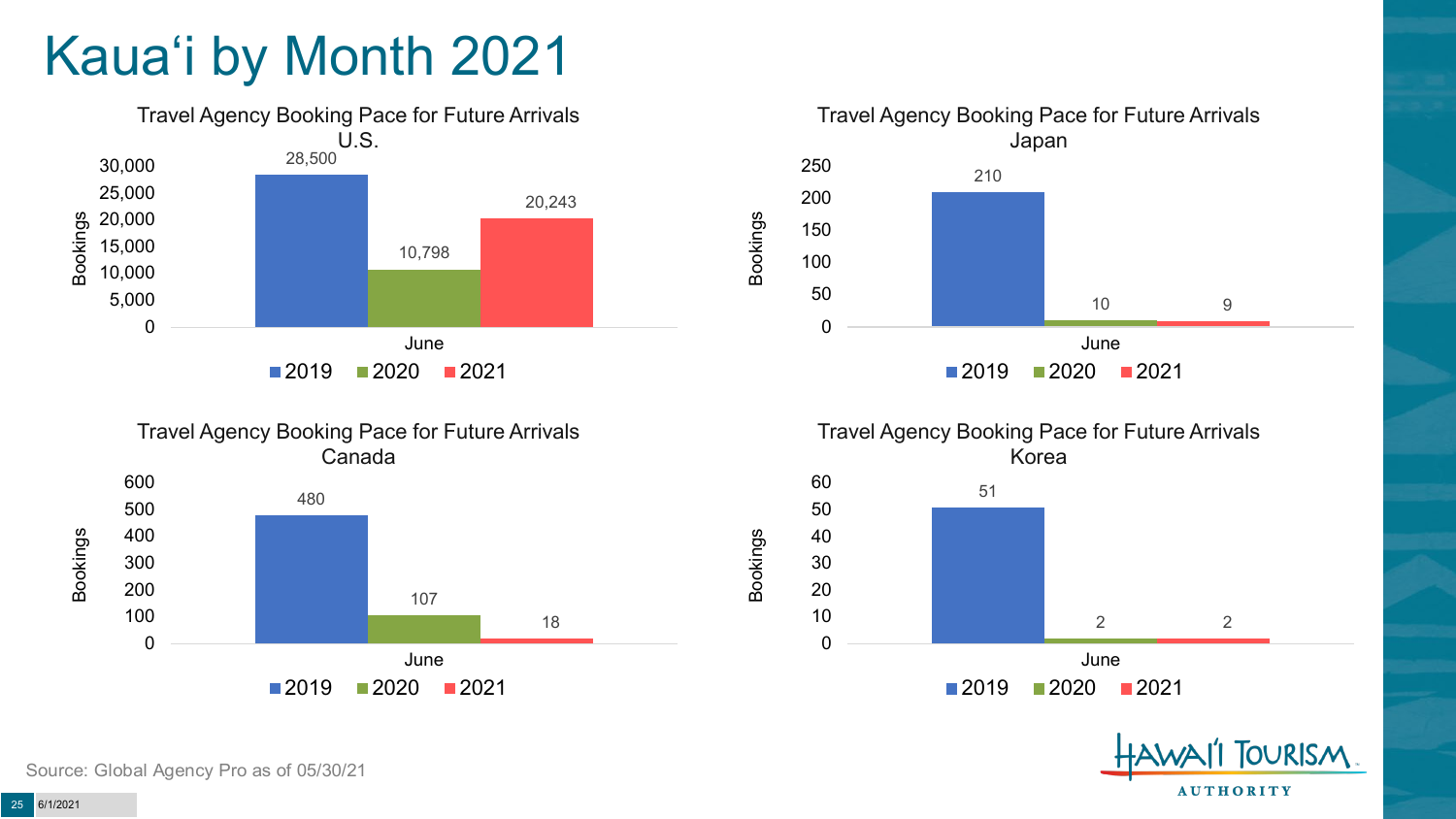### Kaua'i by Month 2021 (cont.)





Source: Global Agency Pro as of 05/30/21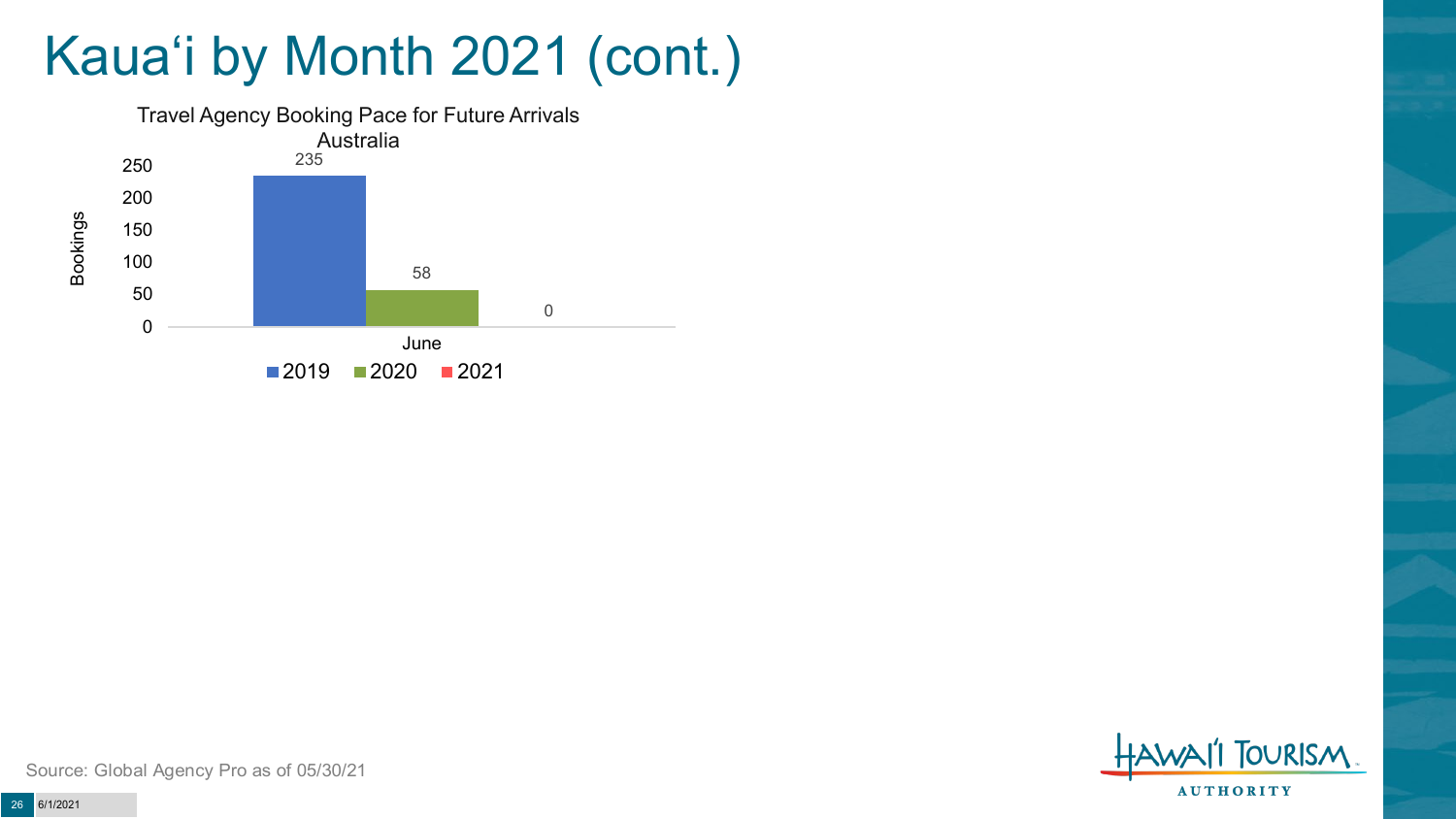## Kaua'i by Quarter 2021







Travel Agency Booking Pace for Future Arrivals Korea 141 56 35 13 11 3 0 50 100 150 Qtr 3 Qtr 4  $2019$  2020 2021

Bookings



Source: Global Agency Pro as of 05/30/21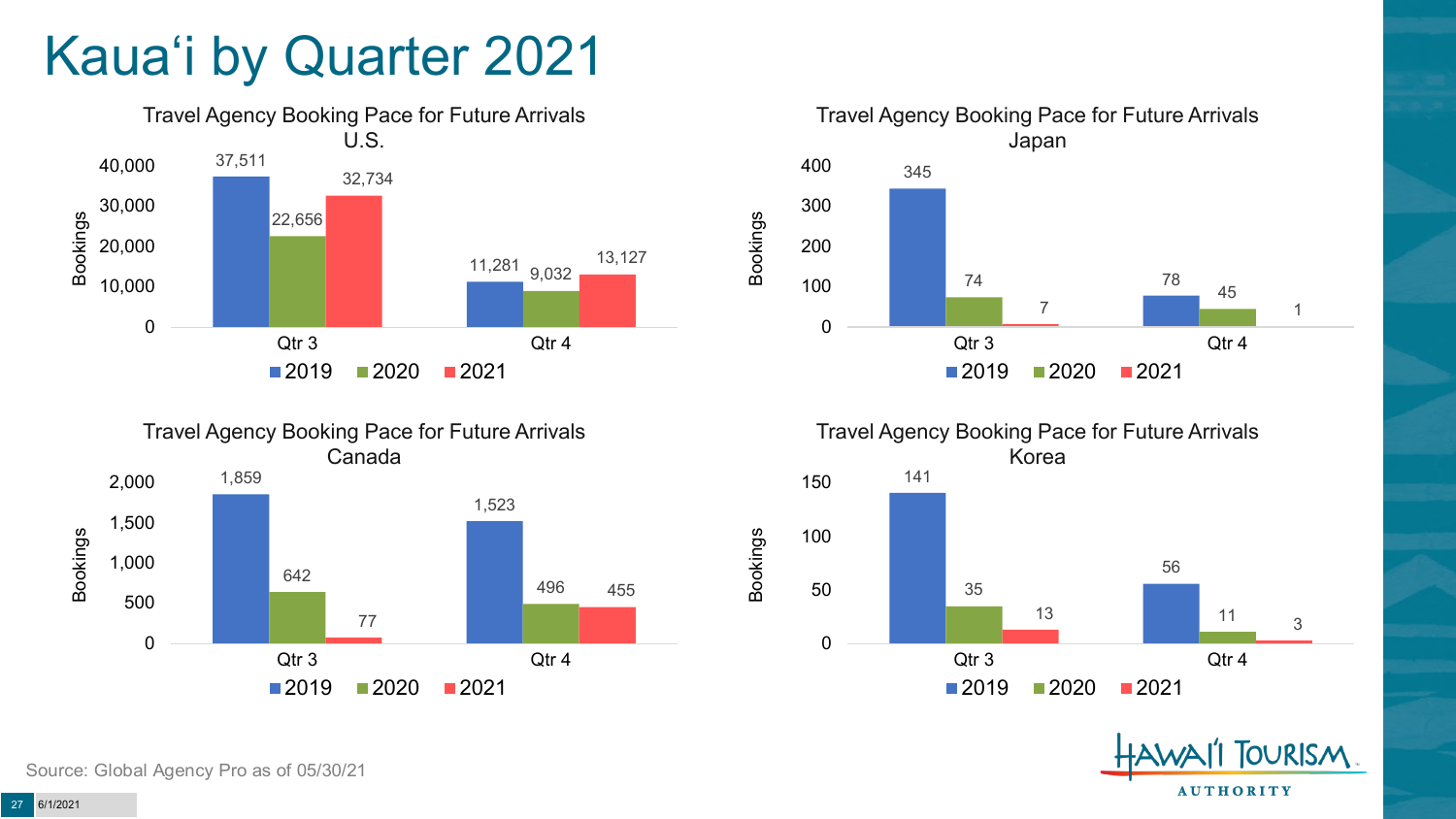### Kaua'i by Quarter 2021 (cont.)





Source: Global Agency Pro as of 05/30/21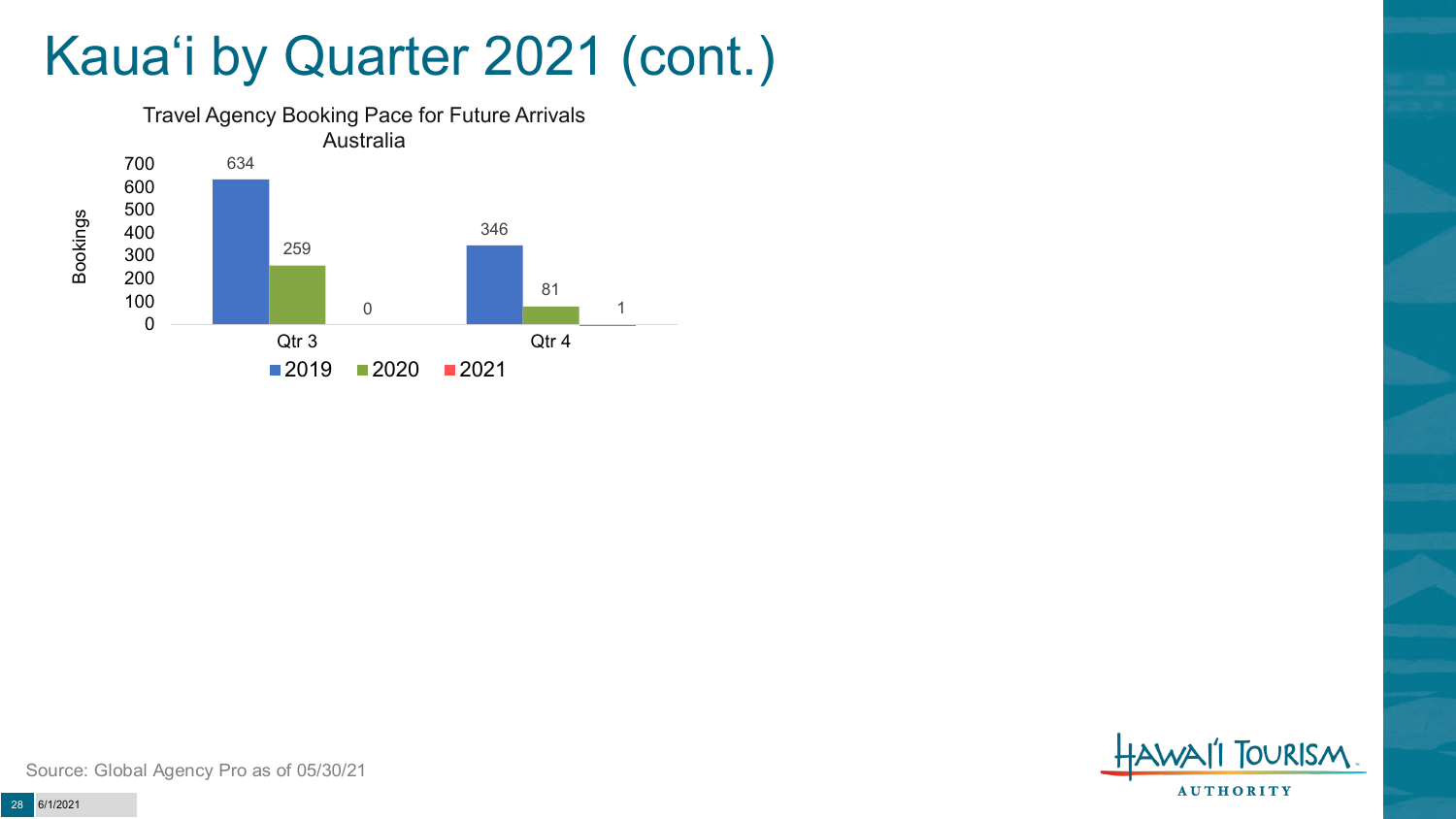# Hawai'i Island by Month 2021











Source: Global Agency Pro as of 05/30/21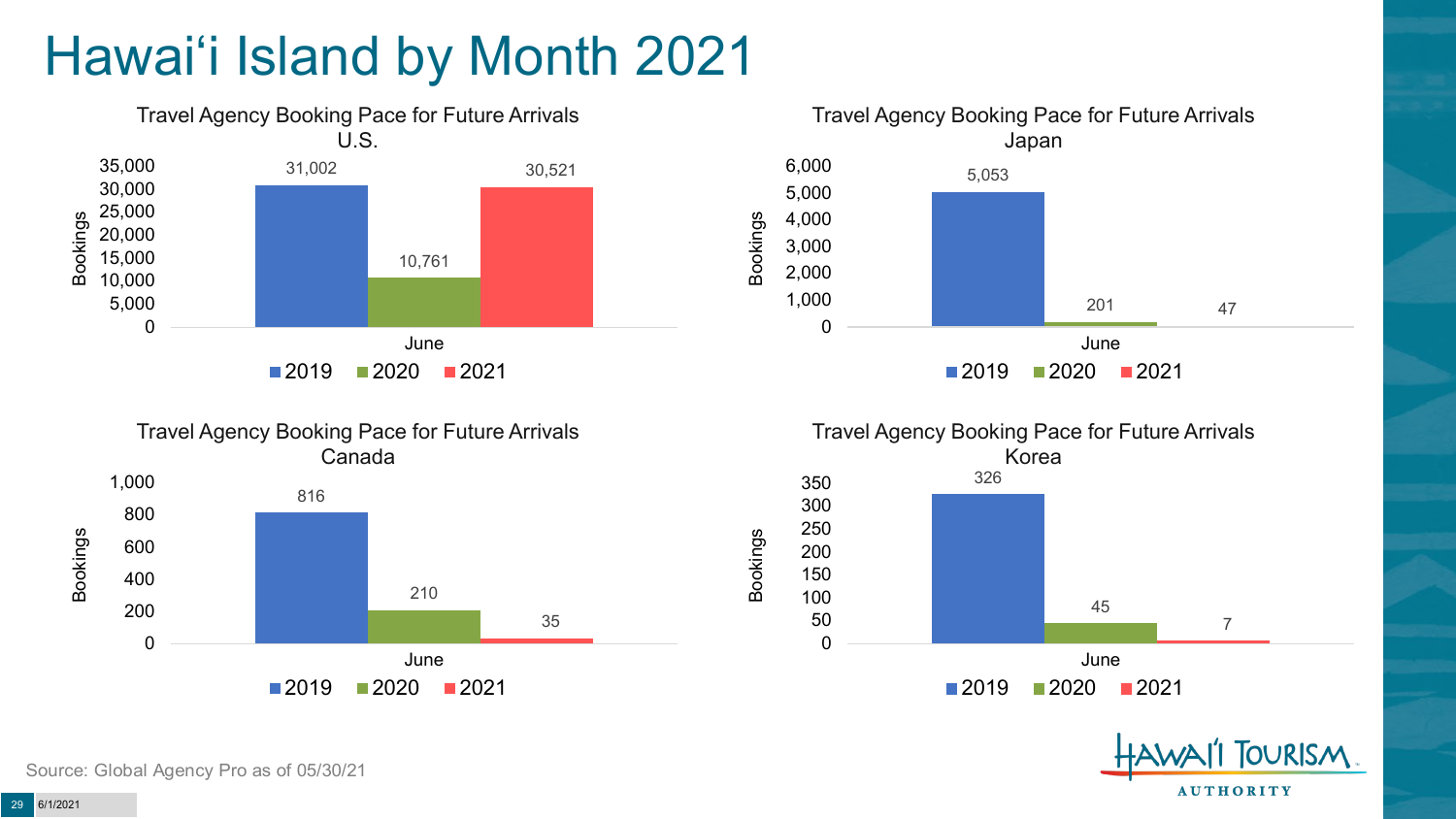## Hawai'i Island by Month 2021 (cont.)





Source: Global Agency Pro as of 05/30/21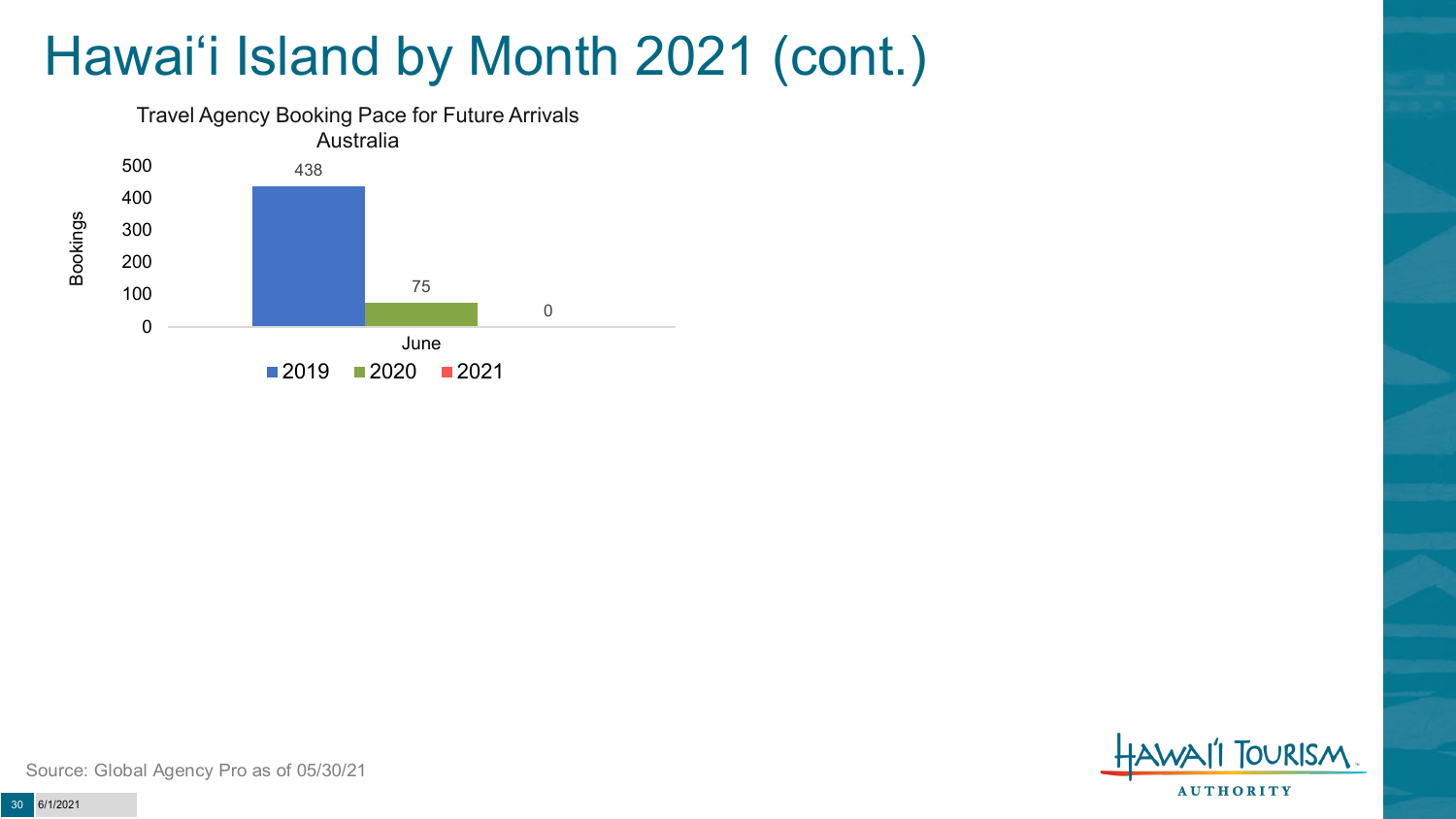### Hawai'i Island by Quarter 2021







Travel Agency Booking Pace for Future Arrivals Korea 830 1,000

Bookings





Source: Global Agency Pro as of 05/30/21